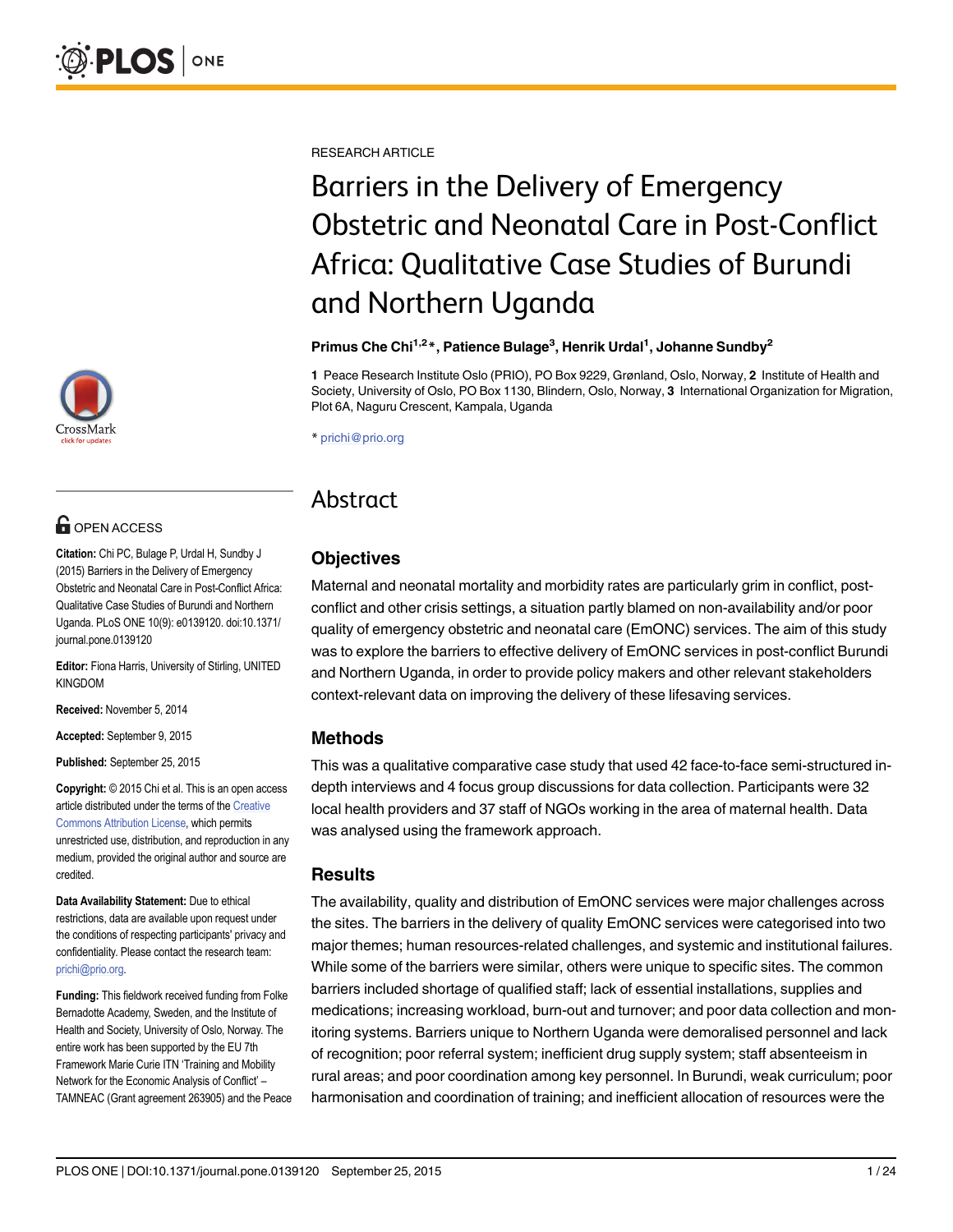<span id="page-1-0"></span>

Research Institute Oslo (PRIO). The funders had no role in study design, data collection and analysis, decision to publish, or preparation of the manuscript.

Competing Interests: The authors have declared that no competing interests exist.

unique challenges. To improve the situation across the sites, efforts are ongoing to improve the training and recruitment of more staff; harmonise and strengthen the curriculum and training; increase the number of EmONC facilities; and improve staff supervision, monitoring and support.

#### **Conclusions**

Post-conflict health systems face different challenges in the delivery of EmONC services and as such require context-specific interventions to improve the delivery of these services.

#### Introduction

Improving maternal and neonatal health is particularly challenging in conflict, post-conflict and other crisis settings  $[1-6]$  $[1-6]$  $[1-6]$  $[1-6]$ . This is partly associated with the delivery of disrupted and fragmented health services as health systems in such settings are characterised by damaged infrastructure, limited human resources, weak stewardship and a proliferation of poorly organised non-governmental organisations [[7](#page-21-0)]. Maternal and newborn health in crisis settings is therefore a global problem. The 2011 World Development Report suggested that no low-income conflict-affected country had achieved a single MDG  $[8]$  $[8]$  and all were furthest away from achieving any of the MDGs  $[9]$  $[9]$ . Although minor improvements have been observed since then, the global outlook of maternal and newborn health in conflict-affected settings remains gloomy. For example, a recent study [[5](#page-21-0)] found that countries that have recently experienced an armed conflict tend to have higher rates of maternal mortality compared to those that have not experienced such conflicts.

With the extremely poor maternal and newborn health outcomes in crisis settings, a critical intervention to improve the situation has been ensuring the availability and utilisation of quality emergency obstetric and neonatal care (EmONC) services. These are services necessary to save life and are most useful when a complication occurs during pregnancy, childbirth and after birth. With one in five women of childbearing age likely to be pregnant in any crisis setting [\[10\]](#page-21-0), coupled with an estimated 15% of pregnant women in developing countries expected to experience pregnancy-related complications  $[11]$  $[11]$  $[11]$ , and with neonatal deaths accounting for over 40% of all deaths in children younger than five years of age  $[2,3]$  $[2,3]$  $[2,3]$ , the importance of EmONC services to women and neonates in such settings cannot be over emphasized. Since 1995 the Inter-agency Working Group (IAWG) on Reproductive Health in Crises (a broadbased, highly collaborative coalition of 18 Steering Committee member agencies–representing UN, government, non-governmental, research, and donor organizations) has been at the forefront of expanding and strengthening access to quality sexual and reproductive health services for people affected by armed conflicts and natural disasters. They have also developed 'a coordinated set of priority activities designed to prevent and manage the consequences of sexual violence; reduce HIV transmission; prevent excess maternal and newborn morbidity and mortality; and plan for comprehensive reproductive health services'  $[12]$  $[12]$  during crisis situations, known as the Minimum Initial Service Package (MISP) for Reproductive Health in Crises. One of the priority activities proposed in the MISP to prevent excess neonatal and maternal morbidity and mortality is to initiate the establishment of a referral system to manage obstetric emergencies [[13](#page-21-0)]. The IAWG equally advocates that once the acute stage of an emergency has passed and the emergency moves into the post-conflict/recovery phase comprehensive reproductive health services including EmONC must be implemented.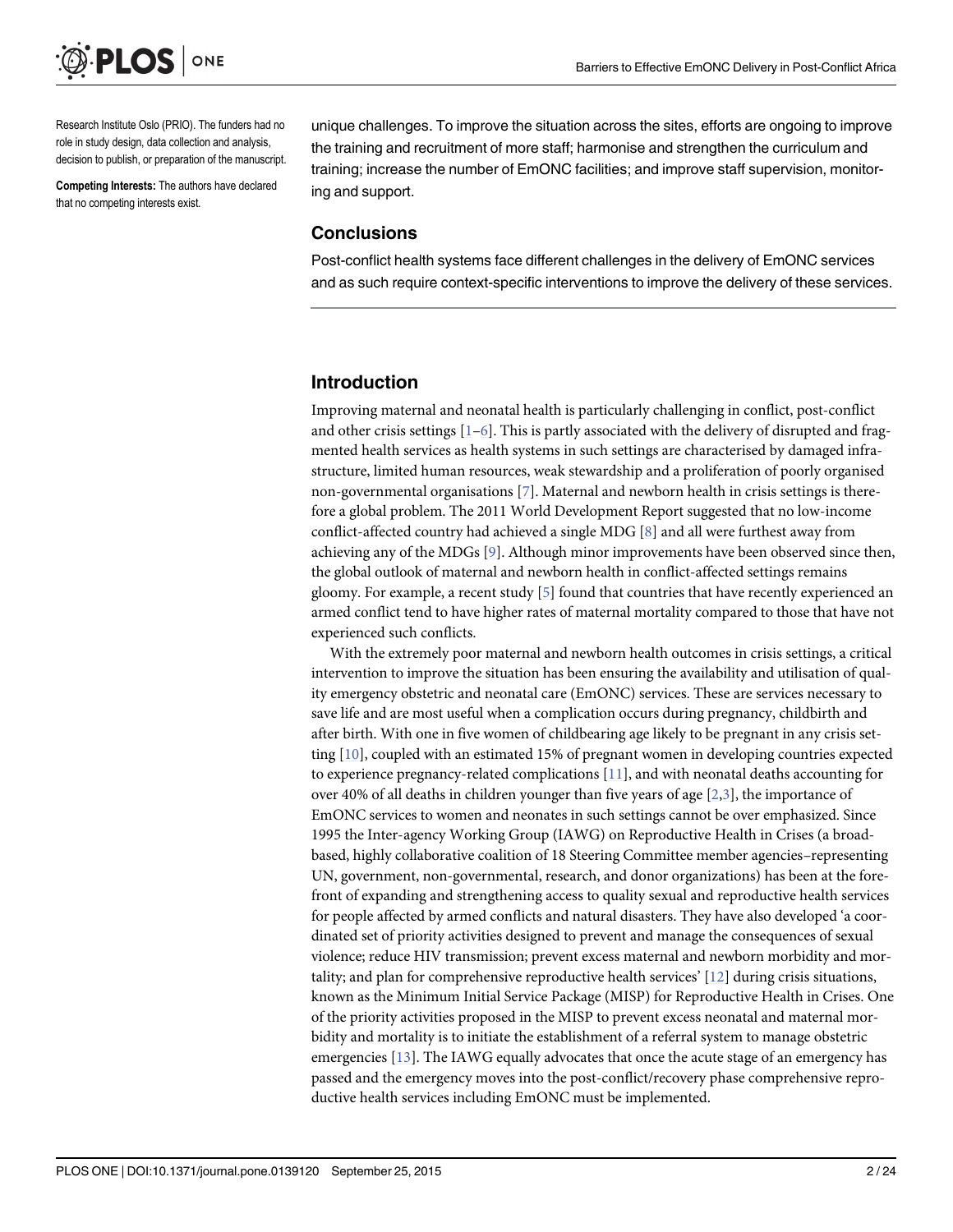Based on the range of EmONC services that a facility provides it can be classified as a basic EmONC (BEmONC) or a comprehensive EmONC (CEmONC) facility. In this regard, CEmONC services are generally expected to be provided at hospitals while BEmOC services should be provided at health centres or clinics. To achieve the objectives of saving lives and preventing disabilities, EmONC services must be supported with evidence-based policies, trained health professionals, and efficient referral procedures [[14](#page-21-0)]. In spite of the strong evidence of the importance of EmONC services for improving maternal and newborn health, access to quality emergency obstetric care services in conflict and post-conflict settings is a recurring challenge [[15](#page-21-0)–[18](#page-21-0)]. Additionally, a recent survey of current practices and programmes for improving neonatal survival in humanitarian settings among key humanitarian actors identified a number of challenges including lack of funds, gaps in training, and staff shortages and turnover  $[2]$  $[2]$ . In post-conflict Iraq, another study  $[19]$  $[19]$  $[19]$  revealed that only about a quarter of hospitals in 8 of the 18 Governorates could offer emergency obstetric care services. The effective delivery of such services was hampered by falling standards of training and regulation; lack of drugs, supplies and equipment; inadequate staff due to external migration and premature death; high levels of insecurity of patients referred or admitted to hospitals among others [\[19\]](#page-21-0).

The current UN guidelines recommend at least four BEmOC facilities and one CEmOC facility for every 500,000 people in the population [[20\]](#page-21-0). A global survey on the availability of EmOC services found that CEmOC facilities are largely available to meet this recommended minimum number while BEmOC facilities were consistently insufficient in numbers both in countries with high and moderate levels of maternal mortality [[21](#page-21-0)]. A 2005 need assessment of EmOC services in Uganda found that there was an urgent need to improve the availability of EmOC services as a high number of facilities lacked one or more signal functions [\[22\]](#page-21-0). In two recent assessments of the reproductive health situation, including EmOC, in Northern Uganda [\[23](#page-21-0)], one of the major challenges identified was gaps in the telecommunications systems to coordinate ambulances and lack of funds for fuel and vehicle repairs. A national EmOC assessment was undertaken in 2010 by the Burundian Ministry of Health in partnership with the WHO, UNICEF, UNFPA and Averting Maternal Death and Disability (AMDD) Program [[24](#page-21-0)] but the findings have not yet been published.

Burundi and Northern Uganda are both recovering from brutal civil wars that claimed tens of thousands of lives and caused millions of people displaced [\[25](#page-22-0)–[27\]](#page-22-0). Burundi has experienced cyclical ethnic violence between the Hutu and Tutsi ethnic groups since 1962 following the country's independence from Belgium [\[28\]](#page-22-0). The most recent spell of civil war lasted from 1993 to 2005. However, the country has continued to experience sporadic and isolated incidents of armed violence since the formal end of the conflict. The armed conflict in Northern Uganda on the other hand started as an insurgency launched by the rebel Lord's Resistance Army against the Ugandan national army, Uganda Peoples Defence Force [\[29\]](#page-22-0). The war lasted from 1986 until 2006 and was described by Jan Egeland, the then UN Special Representative for Humanitarian Affairs, as 'the worst forgotten humanitarian crisis in the world' [[30](#page-22-0)]. Although the conflict appears to have been rooted in mistrust and perceived marginalization of the Northern region by the government [[31\]](#page-22-0), it did not have a strong ethnic outlook. In Burundi the female life expectancy at birth for 2012 stood at 57 years, with a maternal mortality ratio (MMR) of 740 per 100 000 live births and total fertility rate of 6.2 (WHO Global Health Observatory Data Repository), one of the highest in the world. Northern Uganda on the other hand has a total fertility rate of 6.3 (the highest in the country), with a median age at first birth of 17.8 years [\[32](#page-22-0)]. The latest Ugandan MMR estimate from the UN indicator monitoring database is 360 per 100 000 live births, and it is likely that the MMR of the Northern region is above the national average. The neonatal mortality rate for Burundi and Uganda are 36 and 23 per 1000 live births respectively [\[33\]](#page-22-0).

<span id="page-2-0"></span>**PLOS** I

ONE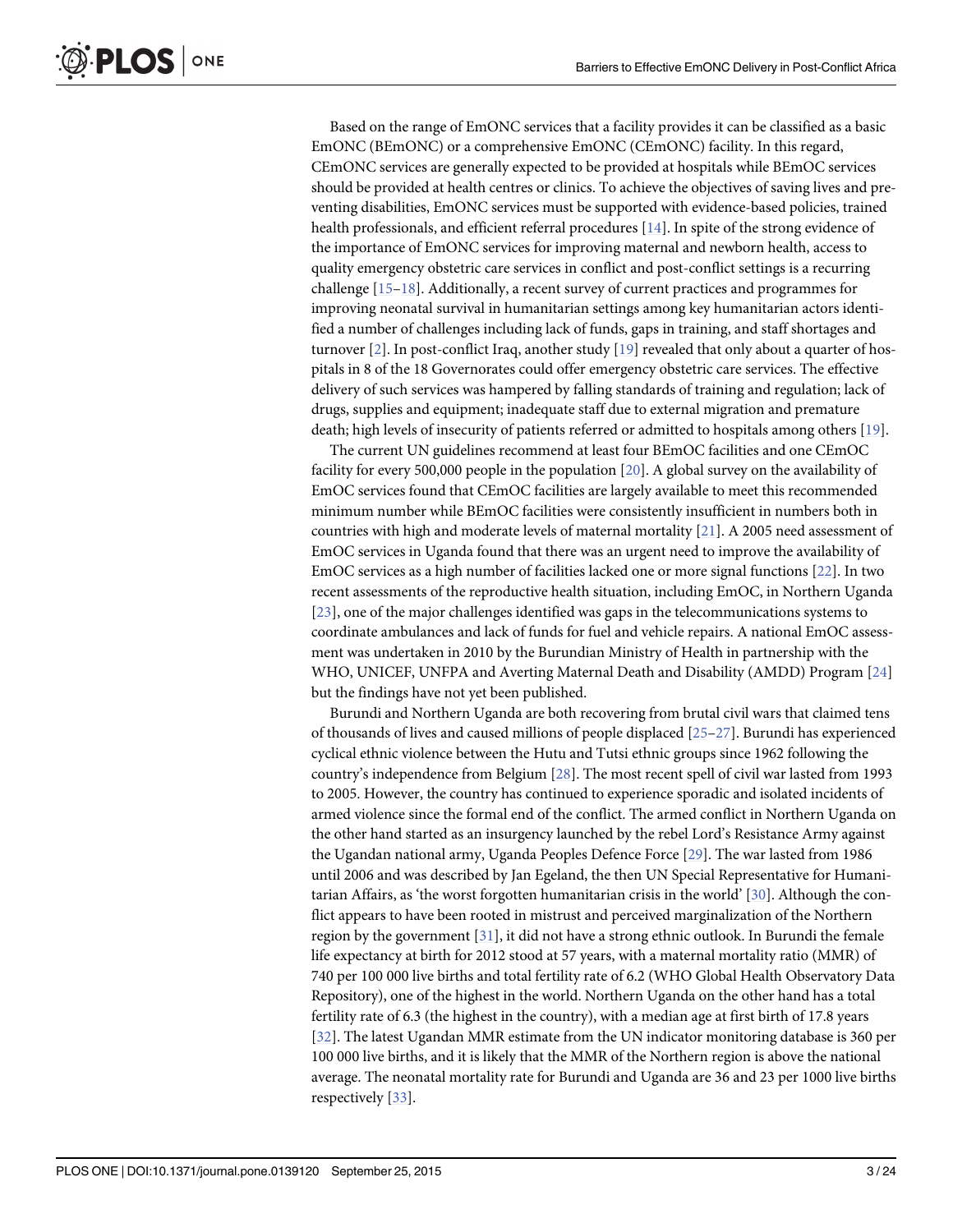Existing studies on the status of the provision of EmONC services in conflict and post-conflict settings have mainly been quantitative in nature, largely assessing whether or not the basic standards are in place. Qualitative studies exploring the challenges that key EmONC stakeholders (health providers and policy makers) undergo on a daily basis to make these services available for women and newborns and the strategies they adopt to mitigate such challenges are relatively uncommon. This study seeks to contribute to the broader literature on the state of EmONC in conflict and post-conflict settings, focusing on the barriers that frontline health providers and policy makers encounter in the delivery of these important lifesaving interventions. We also seek to highlight some strategies they have put in place to improve the delivery of quality EmONC services. Such contextual information can help policy makers to better design and deliver EmONC services.

This study therefore aims to explore an in-depth understanding of the state of EmONC services in Burundi and Northern Uganda, especially the barriers affecting the efficient supply and delivery of EmONC services as well as existing local strategies to improve services. Our choice of the study sites is based on the variation in the nature and length of the armed conflicts and the similar duration since the conflict ended. The recent conflict is Burundi had a strong ethnic character and lasted for about 12 years, while the conflict in Northern Uganda lasted for about 20 years and was not organised along ethnic lines. Additionally, at the time the fieldwork was conducted it had been about 7–8 years since the conflicts ended. This allows us to compare the challenges in the delivery of EmONC services several years after the formal end of hostilities and the initiatives underway to address the challenges. Furthermore, our choice of research participants is guided by the key stakeholders involved in the provision of EmONC services; frontline clinical staff (healthcare providers), local health administrators (local policy and decision makers), and technical and material support organisations. With such diversity in study sites and research participants, and yet similar post-conflict duration, a more comprehensive outlook of the barriers and strategies in place will be captured. Our main research questions are: 'what are the barriers to the effective delivery of EmONC services?' and 'What are the existing or planned strategies to improve the delivery of EmONC services?' We shall identify the contextual factors that interplay to affect the effective delivery of these services. The findings will provide context-specific evidence to local EmONC policy makers to improve the delivery of EmONC services in their respective countries.

#### Materials and Methods

#### Ethics Statement

Ethics approval for the study was obtained from the Regional Committee for Medical and Health Research Ethics, South-East (Norway); le Comité National d'Ethique pour la Protection des êtres Humains Participant à la Recherche Biomédicale et Comportementale (Burundi); and Gulu University Institutional Review Committee (Uganda). We also received permission from local administrative and health authorities. All participants provided a written informed consent before participating in the study and their anonymity, privacy and confidentiality was respected.

#### Study Sites

The study was conducted from June to September 2013 in three provinces in Burundi and a district in Northern Uganda. The highest administrative unit in Burundi is the province; with each province having a number of communes. On the other hand, Uganda is divided into four administrative regions; Central, Western, Eastern, and Northern, with the regions in turn divided into districts. In terms of size and population, a district in Uganda is similar to a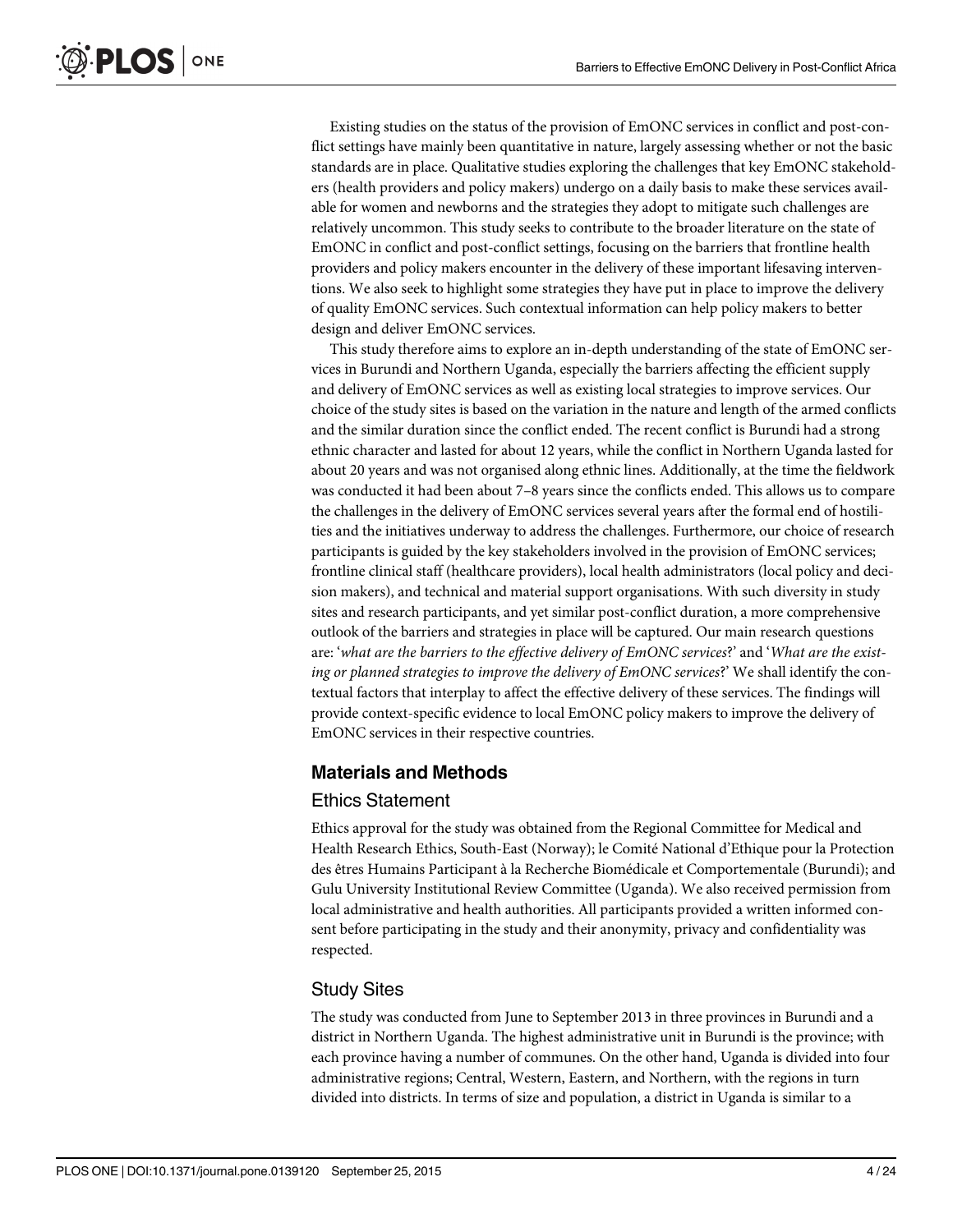<span id="page-4-0"></span>province in Burundi. That is why we choose the second level administrative unit for our study site in Northern Uganda (district) and a first level administrative unit for our study site of Burundi (province). In Burundi the study was undertaken in the provinces of Bujumbura-Mairie, Bujumbura-Rural and Ngozi while in Northern Uganda our study site was the district of Gulu. The Gulu district is made up of 3 counties, 16 sub-counties, 70 parishes and 279 vil-lages, with a population of 374,700 [[34](#page-22-0)]. The 2008 census in Burundi [[35](#page-22-0)] puts the population of the three provinces of Bujumbura-Mairie, Bujumbura-Rural and Ngozi at 497,166, 555,933 and 660,717 respectively.

#### Study Participants

Study participants were recruited from among staff of non-governmental organizations (NGOs) and local health providers (LHPs) and only those knowledgeable of or experienced with EmONC-related activities were included in the study. These included frontline healthcare providers at health facilities; senior health administrators and decision makers; organisations involved in the provision of EmONC training, donation, and supply of essential EmONC medicines, equipment and other supplies; and organisations providing other forms of EmONC-related technical and material support within our study areas. The NGOs included local, national and international organizations working in the domain of maternal health, be it at the level of policy support or technical assistance, health system support and strengthening, or delivery of health services. We classified the NGOs into three main groups: NGO-Health providers (NGOs that also provide health services), NGO-Policy makers (mainly UN-based NGOs) and NGOs (non-UN-based NGOs that do not provide health services). The LHPs were drawn from clinics, health centres and hospitals, and included nurses, midwives and doctors working on maternal health issues in their institutions, mainly at the maternity, antenatal care, and obstetric and gynecological units in both public and private facilities. Others included senior administrators at ministries of health at the provincial, regional or district levels (LHP-Policy makers).

## Data Collection Methods

This is a qualitative case study that used face-to-face semi-structured in-depth interviews (IDIs) and focus group discussions (FGDs) for data collection. Interviews and FGDs were conducted in the local language, French or English (where applicable) by the principal investigator (PCC) or trained local research assistants (RAs). All interviews and FGDs were guided by detailed 'Interview and FGD guides' that were developed in both the English and the French languages and piloted prior to the commencement of study. The complete 'Interview and FGD guides' have been reported elsewhere [[36\]](#page-22-0).

## Conducting Interviews and FGDs

Interviews and FGDs with NGO staff and local health providers were held mainly at their places of work, and the lawn of some local hotels. All interviews in French and the local languages were undertaken by the trained local RAs while all the English interviews were undertaken by the principal investigator (PCC). Interviews and FGDs typically lasted from 50–130 minutes. The FGDs included between 5–8 participants. Interviews and FGDs were audiorecorded and field notes taken. Soft drinks, tea or coffee was provided to FGD participants during the discussion. We also provided transport reimbursement to FGD participants.

A total of 42 IDIs and 4 FGDs were conducted across the study sites as shown on [Table 1](#page-5-0). This involved a total of 69 participants; 30 males and 39 females. In terms of their participant category, 32 were LHPs and 37 NGO staff.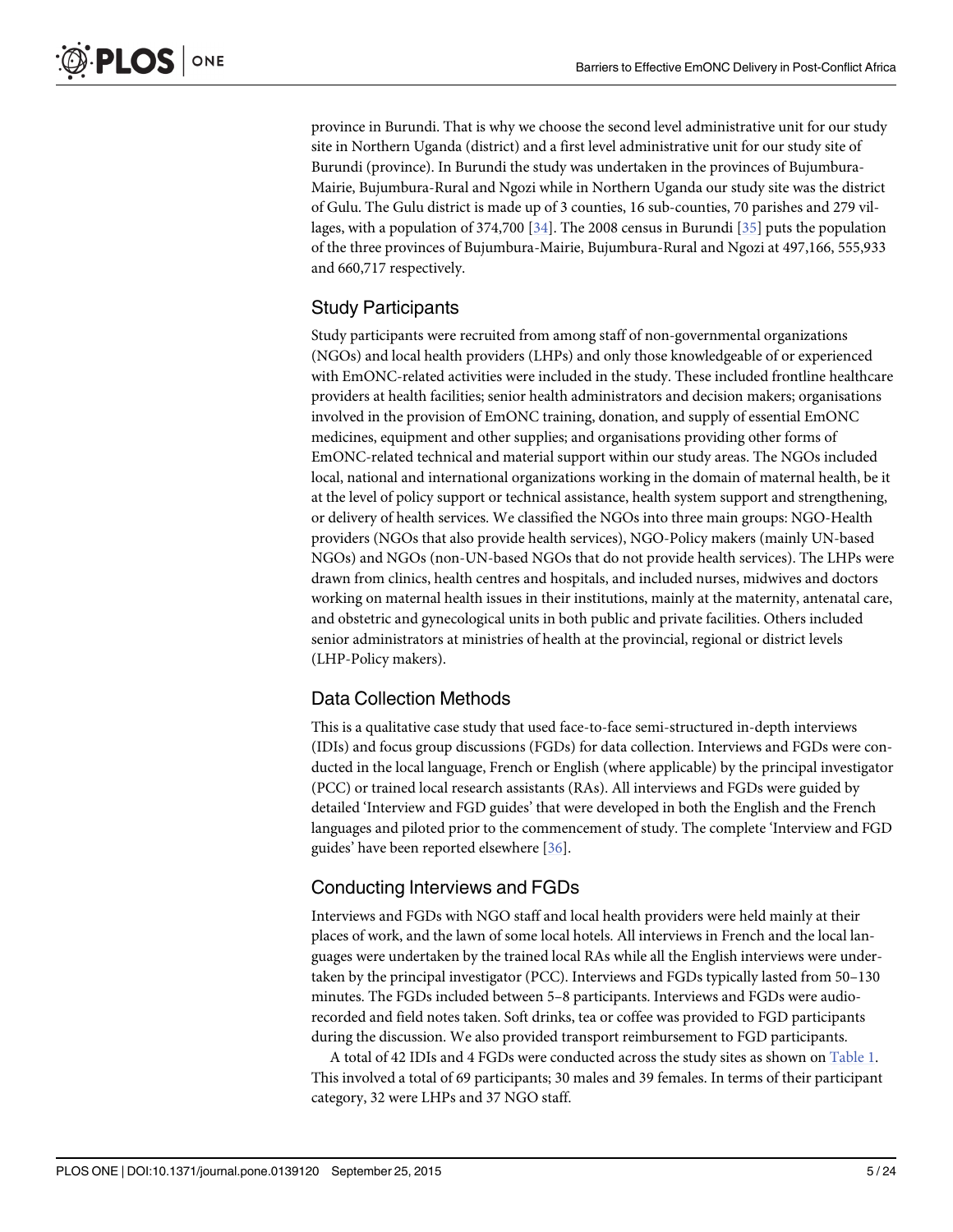|                  |                                                           |                                         | <b>Participants</b>                | <b>Total</b>                     |
|------------------|-----------------------------------------------------------|-----------------------------------------|------------------------------------|----------------------------------|
| Country          | Study areas                                               | <b>Local Health</b><br><b>Providers</b> | <b>NGOs</b>                        |                                  |
| Burundi          | Bujumbura Marie, Bujumbura Rurale, and Ngozi<br>provinces | 9 Interviews & 1 FGD                    | 11 Interviews & 1 FGD              | 20 interviews & 2<br>FGDs        |
| Uganda           | Gulu district                                             | 12 Interviews & 1 FGD                   | 10 Interviews & 1 FGD              | 22 interviews & 2<br><b>FGDs</b> |
| All<br>countries | All study areas                                           | 21 interviews & 2 FGDs                  | 21 interviews and 2<br><b>FGDs</b> | 42 interviews & 4<br><b>FGDs</b> |

#### <span id="page-5-0"></span>[Table 1.](#page-4-0) Number of interviews and FGDs, by study site and participant category.

doi:10.1371/journal.pone.0139120.t001

#### Research Assistants

In each of the settings, RAs were recruited locally. A total of 6 RAs were recruited and trained across the study sites; 4 in Burundi and 2 in Northern Uganda. All RAs understood the local language(s) plus English and/or French and were educated up to the university level. In Burundi interviews and FGDs were mainly held in the French or Kirundi languages, while in Northern Uganda they were held in English. The RAs were also involved in the transcription of the audio files and translation of the transcripts into English (where applicable).

## Data Management and Analysis

All interviews and FGDs were transcribed and translated into English (where applicable). The English transcripts were then imported into the QRS Nvivo software (QSR International, 2012). The data was analysed using the framework method [\[37\]](#page-22-0). Three team members (including PCC and PB) open-coded the transcripts on Nvivo and Microsoft<sup>®</sup> Word (where the texts of interest are highlighted and the code first labelled using the 'New Comment' sub-menu under the 'Review' menu). Microsoft<sup>®</sup> Word was used for coding and analysis by one of the co-authors who did not have access to Nvivo. The codes were mainly descriptions and labels of specific concepts as the transcripts were read. Two team members reviewed the codes that were developed and the inter-coder reliability was high. Related codes were then collapsed into different categories, and the categories were subsequently grouped into specific themes. The themes were inductively and deductively developed, involving predetermined themes included in the interview and FGD guides and explicitly covered during the data collection and review, as well as those that emerged during the data review. There was therefore a constant interplay between data collection, analysis and theme development, with dominant themes that emerged in earlier interviews and FGDs being explored deeper in subsequent and later interviews and discussions. The theme development was jointly undertaken by three team members.

#### **Results**

In the paragraphs that follow, we present the participants' perspective on the state of EmONC services during the conflict; current state of EmONC services; and barriers to the delivery of EmONC services and existing strategies to address the challenges to delivery in Burundi and Northern Uganda.

## EmONC services during the conflict

The state of EmONC services during the conflict across the study sites was largely perceived as deplorable. According to the respondents, the conflict affected EmONC services in two major ways. The first was the lack of basic EmONC medications and equipment in many health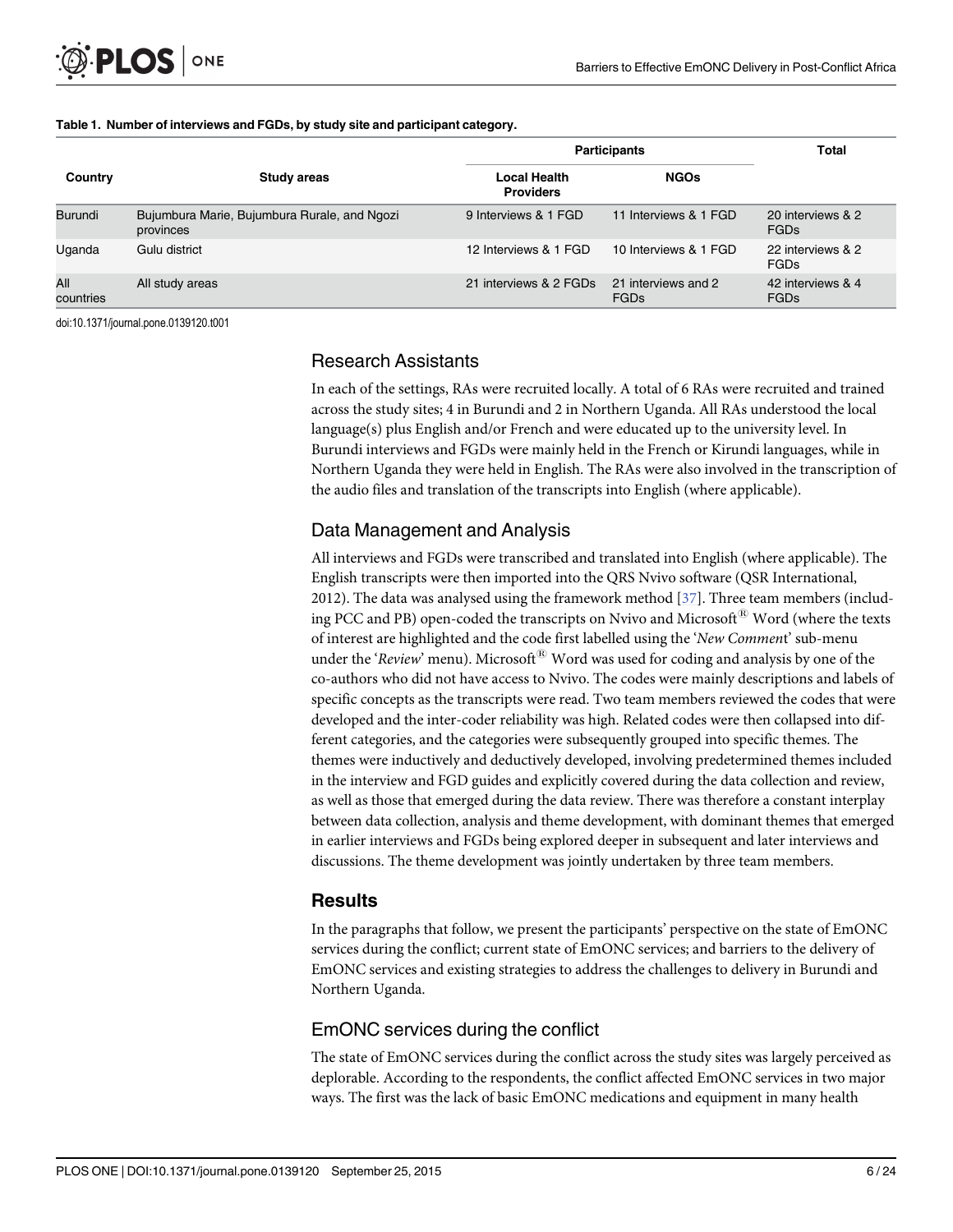facilities, depriving many women and newborns of basic lifesaving services. Another major issue was the breakdown of the referral system associated the high level of insecurity at the time, characterised by numerous road blocks, travel restrictions between lower level health facilities in rural areas and specialised EmONC facilities in the urban areas, poor communication between health facilities, and fleeing of essential personnel. These resulted in preventing the transfer of women with severe complications to referral facilities where care is provided; and acute shortage of skilled EmONC personnel to provide basic services.

#### Current state of EmONC

The main issues raised with respect to the current state of EmONC services were focused around accessibility, availability, quality, and geographical distribution.

Burundi. In Burundi, participants' perceptions on the availability and quality of EmONC services were mixed. A number of policy makers in MRH felt that poor availability and quality of EmONC services was one of the most pressing health challenges facing Burundi. One of the policy makers working with an international NGO pointed to the fact that a national EmONC assessment undertaken in 2010 found that less than 2% of all the health facilities in the country offered the required standard EmONC functions (basic and comprehensive).

"The basic and comprehensive EmONC in health facilities in 2010 was 1.8%. It wasn't enough...At 1.8%, they don't exist!" NGO-Policy maker, IDI–Bujumbura

Other respondents acknowledged the poor state of EmONC services in Burundi in 2010, but however emphasised that some important improvements have taken place since the last national assessment was undertaken. These included among others the building of new health facilities and the installation of some EmONC functions.

"In 2010, there were some hospitals newly built which did not carry out caesarean section and blood transfusion. Since 2011, they began to provide such services. Today the number of those facilities has increased." NGO, FGD–Bujumbura

One major quality concern raised by the most of the respondents was the poor development of neonatal care signal functions across many health facilities.

"On maternal health, services are found in every health facility, the issue is at the level of neonatal care. This kind of treatment is not found everywhere" NGO, FGD–Bujumbura

Concerning the accessibility and geographical distribution of EmONC services, most participants reported that the number of CEmONC facilities and specialists were very few and located mainly in urban areas, creating a huge equity gap in access to CEmONC services between urban and rural areas.

"In the country, the CEmONC structures are still few. We have 66 whereas we are supposed to have 163..." NGO-Health provider, IDI–Bujumbura

"...all the specialists are concentrated in town. Even if they were a lot, they are concentrated in one region, and it is a problem" NGO, FGD–Bujumbura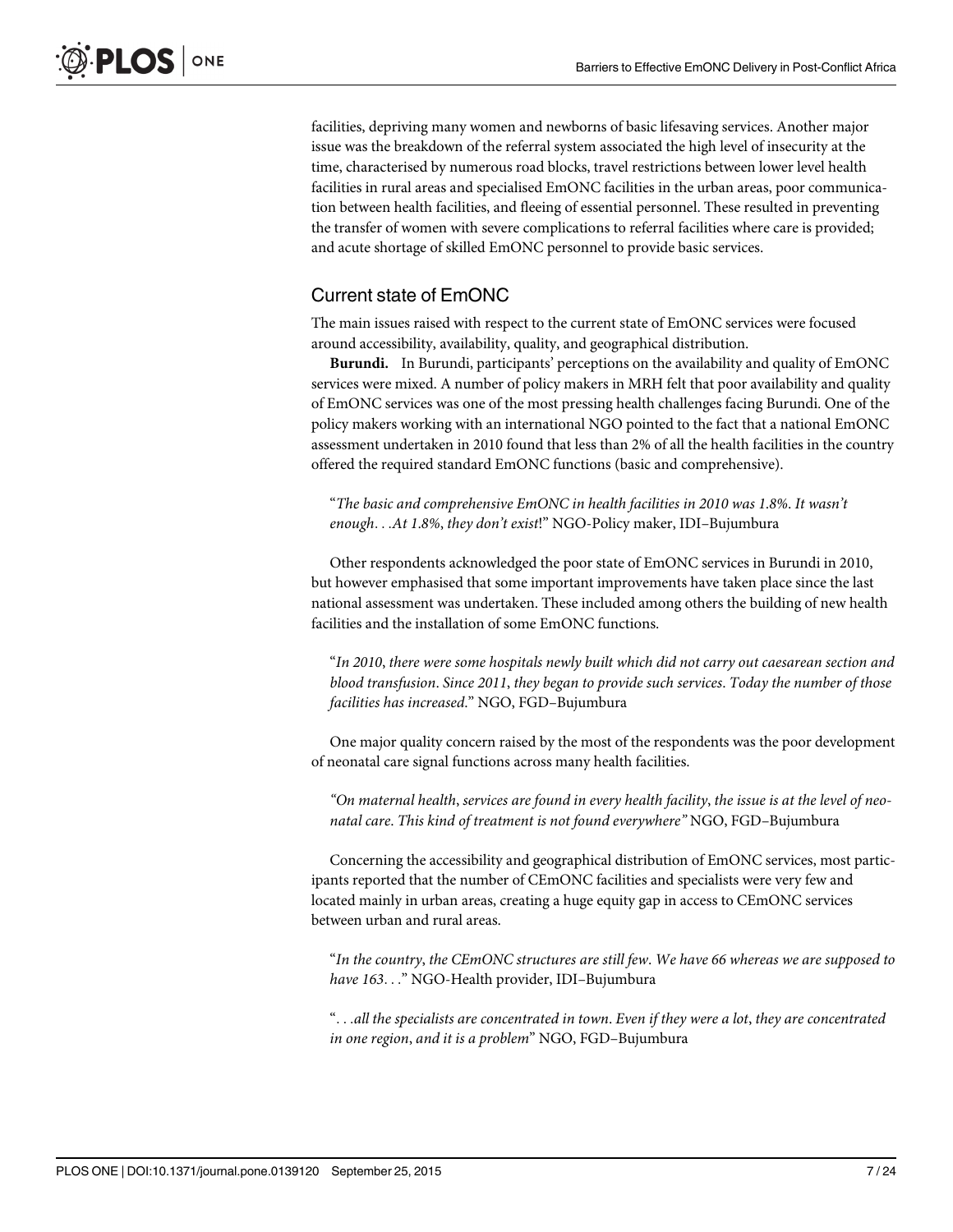<span id="page-7-0"></span>Northern Uganda. An overwhelming number of participants in Northern Uganda were very critical about the availability and quality of EmONC services in the area. Attention was drawn to the fact that the most basic of EmONC supplies such as a blood pressure machine or uterotonic drugs were unavailable in some EmONC-designated facilities. A few respondents however felt that with the construction and equipping of more facilities in rural areas coupled with the recruitment of qualified personnel, the situation has been improving.

"...I would say efforts have been made for instance by WHO (World Health Organization) in terms of building their capacities. They have trained the core health workers in the districts, that is, the midwives and then the clinical people in terms of managing the emergency obstetric care. They have even gone ahead to provide them the equipment." NGO-Policy maker, IDI–Gulu

When prompted on the coverage of EmONC services in Gulu, most participants were however uncertain as an up-to-date mapping of the status of availability and quality of EmONC services has not been undertaken in the district of Gulu. Most of the respondents reported that although in principle all hospitals should be providing CEmONC services while all health centres provide BEmONC services, that this was not the case. For example, higher level health centres (Health Centre IV) in Northern Uganda that are expected to provide CEmONC services are unable to do so because the theatres were poorly designed when the facilities were constructed, making them unable to undertake caesarean sections.

With respect to the geographical distribution of EmONC facilities, BEmONC services were generally perceived to be more available and accessibility to the general population compared to the CEmONC services. Most respondents felt that while BEmONC facilities have increased in number over the past years, the same cannot be said of CEmONC facilities.

"Basic emergency obstetric care is not bad because all health centres IIIs upwards and some health centre IIs actually have functional delivery units, they have the oxytocin, parenteral antibiotics, anticonvulsants and many of them have at least one midwife who is trained in early newborn care and management of the postnatal period" NGO, IDI–Gulu

Among the participants, there was unanimity that the neonatal components of EmONC were still seriously under-developed and in many cases neonates who need these services are at risk of dying or ending up with serious disabilities. In fact, in one of the main EmONC referral facilities in Gulu district, the neonatal unit was actually non-functional at the time of the study.

#### Barriers to effective delivery of EmONC services

From the analysis of the interviews and FGDs across the study sites, two major themes and 16 sub-themes emerged as the barriers to effective delivery of quality EmONC services. The two major themes are human resources-based challenges, and systemic and institutional failures. A summary of the themes and sub-themes are presented in [Table 2](#page-8-0). Of the 16 barriers reported, 7 were common to both Burundi and Northern Uganda, 6 were common only in Northern Uganda, and 3 were common only in Burundi. In the paragraphs that follow we describe the barriers identified with respect to the study sites.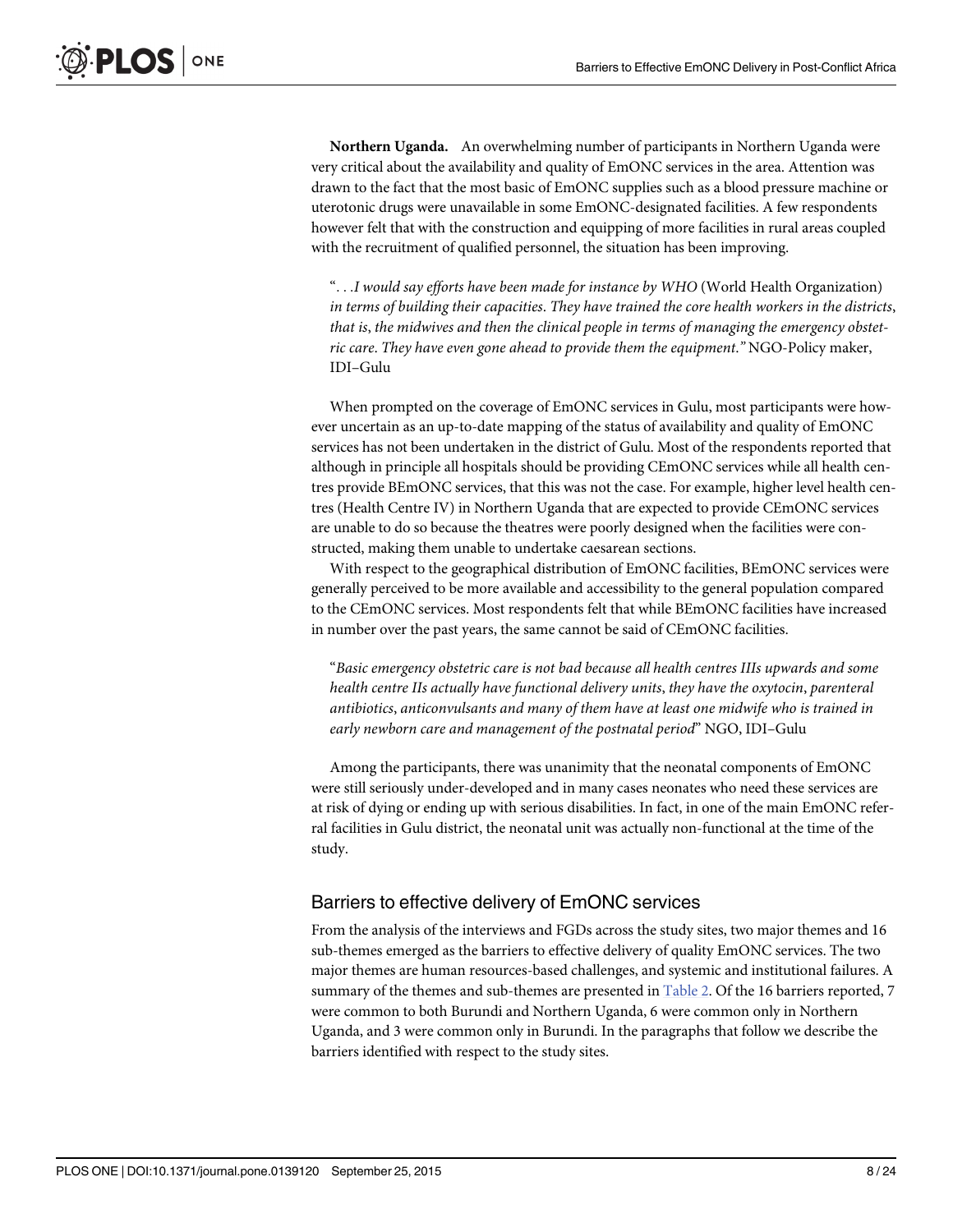<span id="page-8-0"></span>

#### [Table 2.](#page-7-0) Major themes and subthemes related to perceived barriers to the delivery of quality EmONC services in Burundi and Northern Uganda.

|                                               |                                                                                                           |                | <b>Study settings</b>     |  |
|-----------------------------------------------|-----------------------------------------------------------------------------------------------------------|----------------|---------------------------|--|
| <b>Themes</b>                                 | <b>Subthemes</b>                                                                                          | <b>Burundi</b> | <b>Northern</b><br>Uganda |  |
| Human resources-related<br>challenges         |                                                                                                           |                |                           |  |
|                                               | Acute shortage of trained personnel                                                                       | X              | $\times$                  |  |
|                                               | Demoralised personnel and perceived lack of recognition                                                   |                | $\sf X$                   |  |
|                                               | Perceived poor living conditions and poor remuneration for personnel                                      | X              | X                         |  |
|                                               | High personnel turnover                                                                                   | X              | $\sf X$                   |  |
|                                               | Increasing workload and high burn-out                                                                     | X              | X                         |  |
|                                               | High levels of staff absenteeism in rural health centres                                                  |                | $\boldsymbol{\mathsf{X}}$ |  |
|                                               | Poor level of coordination among key EmONC personnel resulting in delays to provide<br>emergency services |                | X                         |  |
| <b>Systemic and institutional</b><br>failures |                                                                                                           |                |                           |  |
|                                               | Poorly operational ambulance service for referrals                                                        |                | $\boldsymbol{\mathsf{X}}$ |  |
|                                               | Inefficient drug supply system                                                                            |                | X                         |  |
|                                               | Inefficient referral system                                                                               |                | X                         |  |
|                                               | Lack of essential installations, supplies and medications                                                 | X              | X                         |  |
|                                               | Poor allocation of limited resources                                                                      | X              |                           |  |
|                                               | Poor harmonization and coordination of EmONC training curriculum nationally                               | X              |                           |  |
|                                               | Weak/ incomprehensive training curriculum                                                                 | X              |                           |  |
|                                               | Poor data collection and monitoring system                                                                | X              | $\mathsf{X}$              |  |
|                                               | Inequity in the distribution of EmONC facilities between urban and rural areas                            | X              | X                         |  |

EmONC: Emergency Obstetric and Neonatal Care.

doi:10.1371/journal.pone.0139120.t002

#### Burundi

Human resources-related challenges, Acute shortage of trained personnel. Participants were unanimous that the EmONC workforce was inadequate, especially in the rural areas. Many attributed this partly to the period of the conflict when many health personnel fled out of the community for their personal safety. Other participants also associated the shortage of EmONC personnel to the introduction of the universal healthcare policy for pregnant women and under-five children that has led to an increase in the demand for EmONC services. Many respondents felt that the increase in the demand for maternal, reproductive and child health services have not be complemented with a corresponding increase in the workforce. The major cadres of EmONC personnel in extreme shortage were midwives and medical doctors.

"The problem nowadays is that there are fewer health personnel at the health centre with so many patients. It even affects the quality of the services provided. For instance, two nurses may consult about 60 patients a day while one is supposed to consult about 15 in order to perform efficiently." NGO, IDI–Ngozi

Related to the barrier of acute shortage of health personnel was the high turnover of health personnel. A number of NGO respondents that provide EmONC-related training in the country lamented the fact that plenty of resources are devoted into the training of health personnel on EmONC but many of these trained personnel tend to move to other services, creating a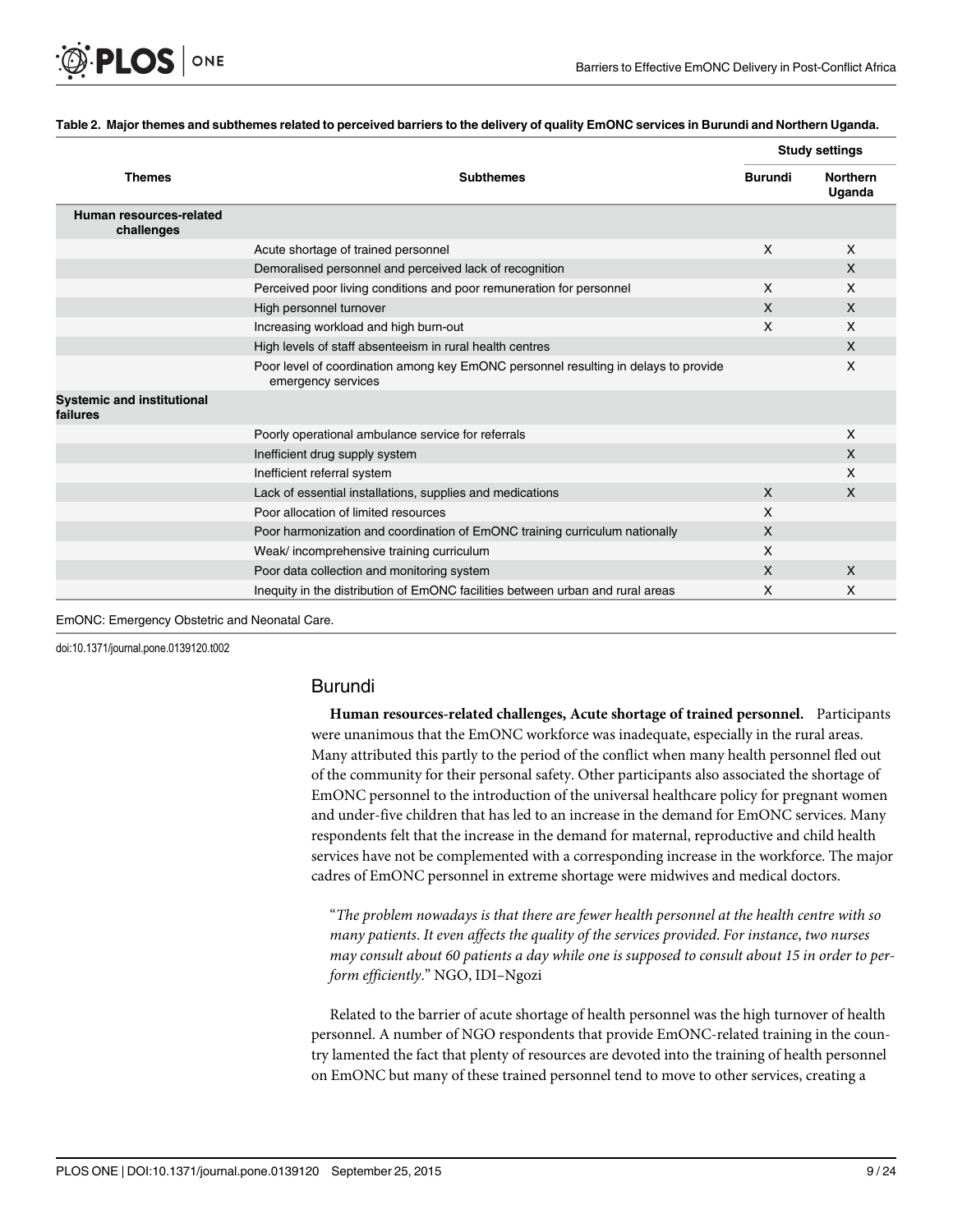perpetual shortage of EmONC-trained personnel in EmONC-designated facilities. This high turnover was also blamed for the overall shortage of EmONC personnel in the country.

"You train someone today in one service and tomorrow he is working in another service. This affects the utilisation and quality of these services as the new beneficiaries may come and don't find the service...So, we keep on training new health workers..." NGO-Policy maker, IDI—Bujumbura

Additionally, some participants felt that the country has always been struggling with the problem of shortage of health workers but since the introduction of the universal healthcare policy for pregnant women and under-five children, the workload has steadily been increasing and high levels of burn-out has been observed among health personnel. Some respondents reported that a number of facilities have reduced the number of clients they can attain to because their staff are overwhelmed and burn-out.

"Our receiving capacity is limited because we have a limited number of qualified staff. . ." LHP, IDI–Ngozi

Perceived poor living and working conditions. Some participants also felt that their working and living conditions are undermining their ability to deliver quality EmONC services. This was particularly the case with public sector personnel living and working in the rural areas. Many made mention of poor salaries that were not adequate to meet their needs as well as lack of some essential EmONC supplies as the main areas of concern.

Systemic and institutional failures, Poor allocation of resources. Many respondents, especially among the international NGOs felt that the pattern in the allocation of EmONCrelated resources was poorly planned, and has led to inequality in availability and quality of services. They made mention of situations where small health centres with lower number of births and very few qualified staff have been equipped with EmONC supplies neglecting other facilities that have a relatively higher number of births and more skilled personnel. Some key stakeholders found this mode of operation worrying and advocated for a more need-based approach in the allocation of limited EmONC material resources.

"Equipment have been given but not to the facilities that need them most. For example you have a health centre with just one nurse, so why do you want to invest in such a facility...so it is important to first identify the right facilities." NGO-Policy maker, IDI–Bujumbura

A number of frontline EmONC staff also reported that they occasionally experience the lack of essential EmONC medication and supplies. This was mostly observed when they receive an unexpectedly high number of clients.

"...there is shortage of materials at times especially when we receive many cases...It may happen that we receive many cases during the day and night. The next case may find us without any prepared materials." LHP, IDI—Ngozi

Some respondents were of the view that the poor allocation of limited EmONC resources is also a contributing factor to the lack of essential EmONC supplies and medication experienced by some facilities. Additionally, they felt that the increasing volume of clients taking advantage of the universal healthcare policy has not been matched with a corresponding increase in essential supplies.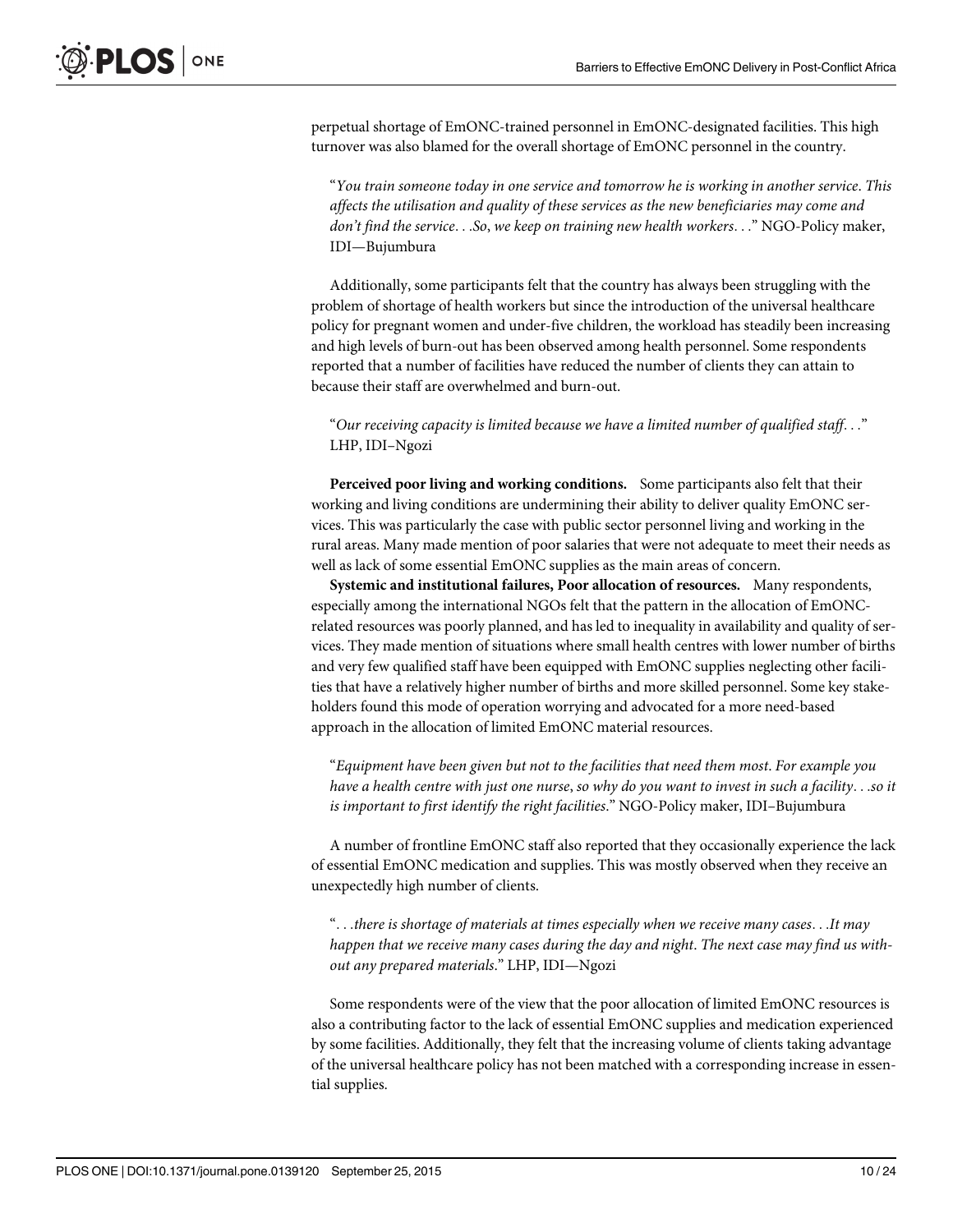Furthermore, participants reported that the unequal distribution of EmONC-designated facilities between urban and rural areas adversely affects the delivery of quality EmONC services in rural areas where majority of Burundians live. For example in the Bujumbura Mairie province, the four public CEmONC facilities were all located within Bujumbura city. Another implication for the poor distribution of EmONC facilities was that personnel in the cities tend to be overwhelmed with clients.

Poor coordination of EmONC. Some respondents felt the current system of EmONC training in Burundi is not appropriately harmonised and coordinated, with different training institutions and organisations offering different types of training. This means that the effectiveness of the various training programmes and the competence of the trainees might vary across various locations.

Additionally, some participants highlighted important lapses in some of the EmONC curricula currently provided across the country. For instance, some respondents felt that many EmONC training programmes lack a practical component where trainees are able to 'try-out' the skills they have learned on training materials. They felt that most training that has been provided in the past has largely been theoretical in nature with very little or no room for practical exercises.

"Some trainings have been done but it is not effective; it has been theoretical training for EmONC...EmONC cannot be theoretical, they have to do practical exercises." NGO-Policy maker, IDI–Bujumbura

Poor data collection and monitoring system. Participants, especially the policy makers felt that no reliable EmONC data collection and monitoring system exist in the country. Some respondents acknowledged that a national EmONC need assessment was undertaken a couple of years ago although uncertainty lingers around the current status of EmONC services in the country. They were of the opinion that an effective data collection and monitoring system should capture the regular EmONC availability and coverage indicators in addition to information on the effectiveness of the EmONC training programmes.

#### Northern Uganda

Human resources-related challenges, Shortage of trained personnel and demotivated personnel. Acute shortage of EmONC-trained personnel was a deficiency reported by most of the respondents. This meant that many facilities lacked the necessary manpower to effectively provide quality EmONC services. While it was much easier to recruit nursing assistants, nurses and clinical officers, the recruitment of midwives, general practitioners and gynaecologists was reportedly much harder. This situation was more precarious among facilities in rural settings.

Additionally, many respondents felt that the challenging working environment contributed to demoralise staff, especially those within the public sector. Many local health providers reported that repeated stock-out of essential supplies including medication demotivates and demoralises many personnel as this seriously affects the quality of the services provided.

"...sometimes you find that you go to the district medical store and they tell you 'this is not in the store' and the next ordering day you go 'this is not there'. That one also demotivates somebody because you feel you want to give the services but there is nothing for you to use." LHP, IDI—Gulu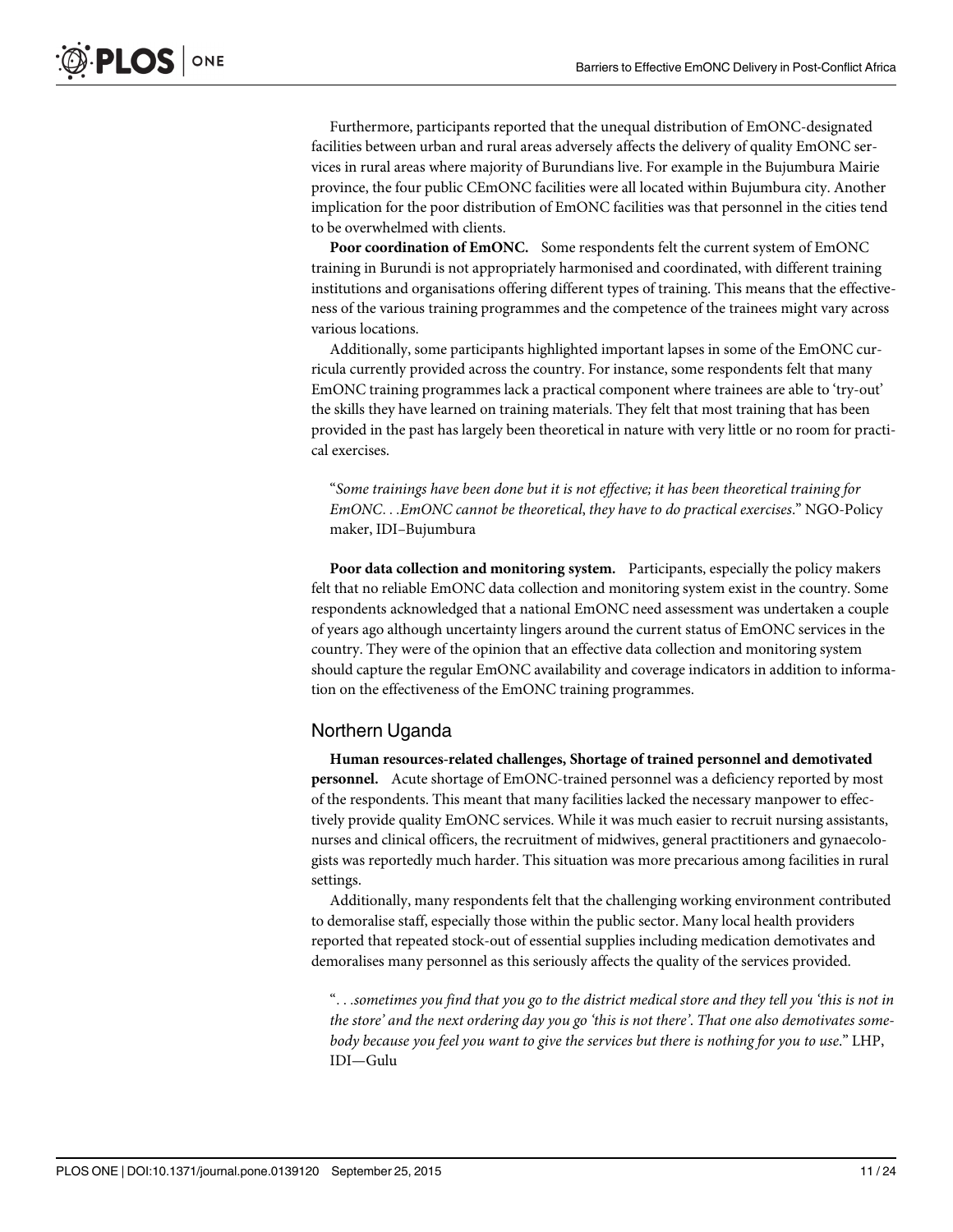Some personnel, especially the midwives also felt a deep sense of lack of recognition, support and motivation within the health system. A common concern raised was the lack of promotion for those that have returned from further training, a phenomenon that further demoralises many.

Furthermore, many participants, especially the policy makers and administrators/supervisors felt that the shortage of EmONC-trained personnel was further exacerbated by a high level of turnover among the personnel. They lamented the fact that new recruits do not stay long on their jobs particularly in the rural areas. Also, some personnel that have been provided specialised EmONC-related training have abandoned their posts and moved elsewhere.

Another major human resource-related challenge raised by the participants was an ever increasing workload, resulting in high burn-out among the personnel. Some of the contributing factors were the high turnover and high levels of absenteeism especially in rural health facilities. In many cases staff had to undertake more tasks and attend to more patients than they normally do. In facilities with only one midwife, she may have to work all year round without a period of leave.

"...staffing, that is the major problem we are facing!...so you find one midwife handling antenatal clinic, deliveries, the EID (Early Infant Diagnosis) room, the ART clinic, PMTCT and emergency [during the day], and then at night the same person, which is a major problem." LHP, IDI–Gulu

Poor living and working conditions. Complaints about poor living conditions and poor remuneration were a recurring issue especially among the health personnel in the public sector and those working with religious organisations and in facilities in rural areas. The most challenging concern was that decent and affordable accommodation was difficult to find and this has even discouraged some personnel from staying in the area for a long time. Most of the personnel also felt that the salaries are not catching up with the fast-growing cost of living. Reference was made to a neighbouring country, like South Sudan, where colleagues who went there are better remunerated for their services.

"...when you see the least salary a nurse earns; 500,000 UGX, that one in Uganda is nothing. But when a nurse gets another job outside, say may be in South Sudan or other places where they are paid like 700,000 to 900,000 plus, that one can cater for your children in school and the rest for you." LHP, IDI—Gulu

A related challenge raised by many participants was the high level of staff absenteeism in rural health facilities, which was having a severe effect on the delivery of quality EmONC services in those areas. This high level of absenteeism has been partially associated to the very poor living conditions in some rural areas where basic amenities like electricity and good schools for the children of the health personnel are lacking. The result has been that many personnel recruited to work in those areas prefer to stay in town and commute to the workplaces. Another explanation for the high absenteeism is that most of the key personnel spend a lot of time attending meetings, workshops and other events away from their work places where they could make extra money from per diems. Others even have parallel work that they do alongside their government post and as such have to split their time between these jobs.

"...one big issue  $[...]$  is the commitment of those who are employed at the health centres. In the health unit, you might be using a staffing level of about 80%, meaning that out of the 15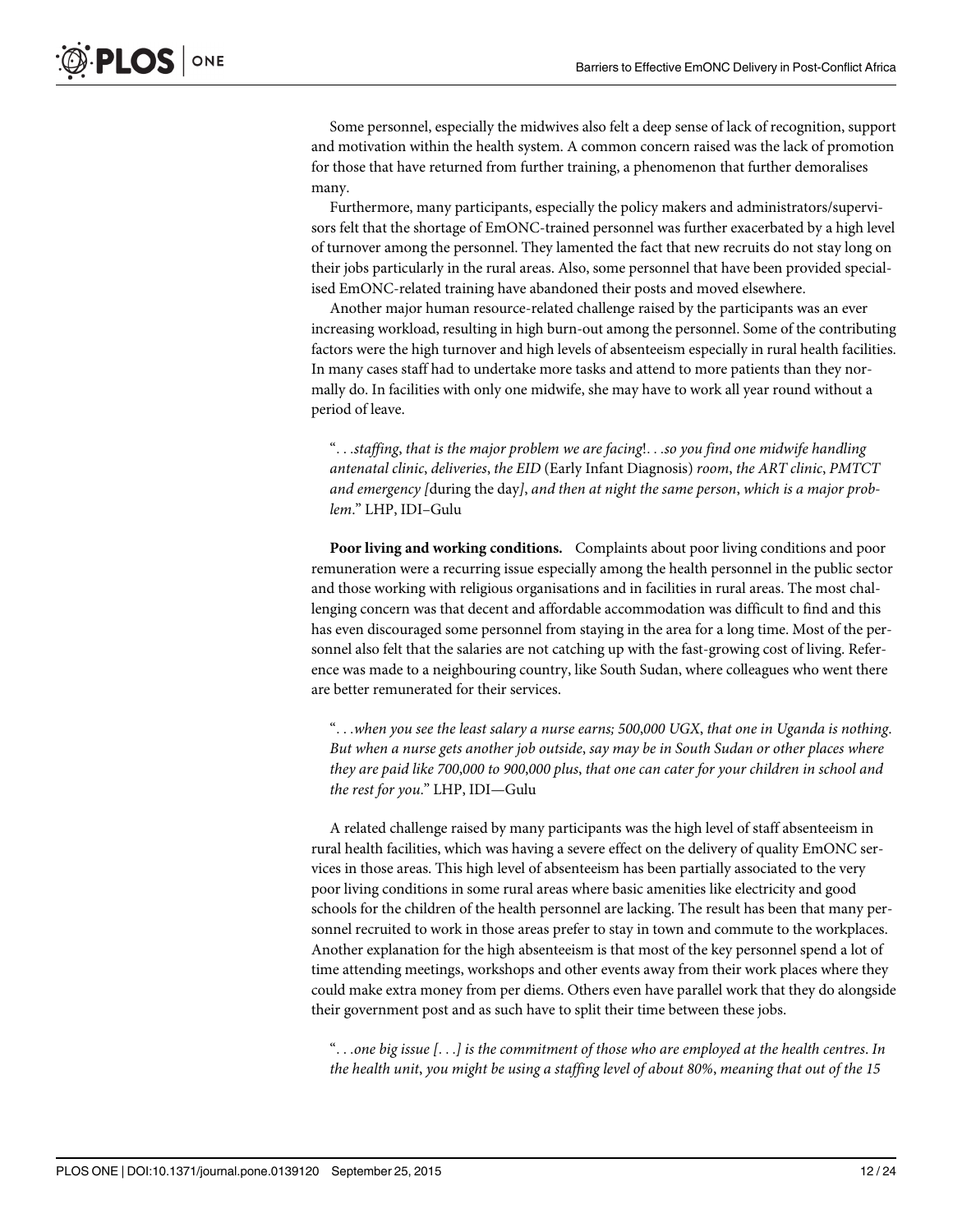health workers that are supposed to be there, you have 12 or 13, which is not so bad. But out of those at any one time, it is very difficult to find 10 at the health unit" NGO, IDI–Gulu

Poor level of coordination among key EmONC personnel. A number of local health providers lamented on the poor level of coordination among the key personnel involved in the provision of EmONC services, resulting in delays in providing these important lifesaving services. The major recurrent concern raised was difficulties in assembling essential personnel such as the anaesthetist, laboratory technician, theatre nurse, midwife, and surgeon among others, when an emergency caesarean section has to be performed. The situation is particularly precarious at night when some personnel who live far away from the hospital have to be transported to the hospital before the team can perform the task. A number of respondents narrated incidents where caesarean sections have been delayed because some essential personnel could not make it to the hospital on time.

Systemic and institutional failures, Inefficient referral system. Participants were generally concerned about the effectively of the ambulance service, especially in assisting with the transportation of emergencies from lower health facilities to the main referral facilities. Poor management and maintenance of the ambulance was the most common concern. In many occasions the patients may have to pay for the fuel in order to be transported as it is regularly out of fuel.

Furthermore, participants felt that the linkage between the referral facilities and lower level referring facilities in terms of the road network, the communication and referral guidelines were inefficient. These challenges are further compounded in some areas by a poor road network, especially the roads linking the rural villages to the main CEmONC facilities in the cities. Also, some were critical that referral guidelines are only on paper as actual implementation remains very weak. Another major concern raised about the referral system was the lack of counter-referrals or feedback between the referring and the referral facilities. As such, there is no tracking on the effectiveness or success rate of the referrals.

"...when referrals are made no one bothers to follow up if the referrals were effective. That also makes the referrals ineffective. So who brings feedback that the client who was referred was served, what is your success rate of referrals?" NGO, IDI–Gulu

Inefficient drug and related supplies system. Participants also felt that the current drug supply system severely undermines the working conditions and the quality of services offered. The current system is described as the 'push system', where the decision on which drugs to send to a facility is determined at the central level rather than at the level of the facility concerned. The result has been that some essential supplies are sent in small quantities, which quickly runs out, affecting the quality of services. In some situations public health facilities need to procure the drugs they need in order to provide effective services. This unfortunately comes at a cost to the clients which would not have been the case if the national medical store supplied the local facility pharmacy based on the needs of the facility.

"They may send drugs that you don't need and don't send enough drugs that you instead need...you have to procure drugs on your own at times which is not easy and many women may not be able to afford them." NGO-Health provider, IDI–Gulu

Additionally, among the facilities that are designated to provide EmONC services, a good number are still unable to deliver these services. Participants largely associated this to the poor design of some of the facilities that does not allow the provision of some specific signal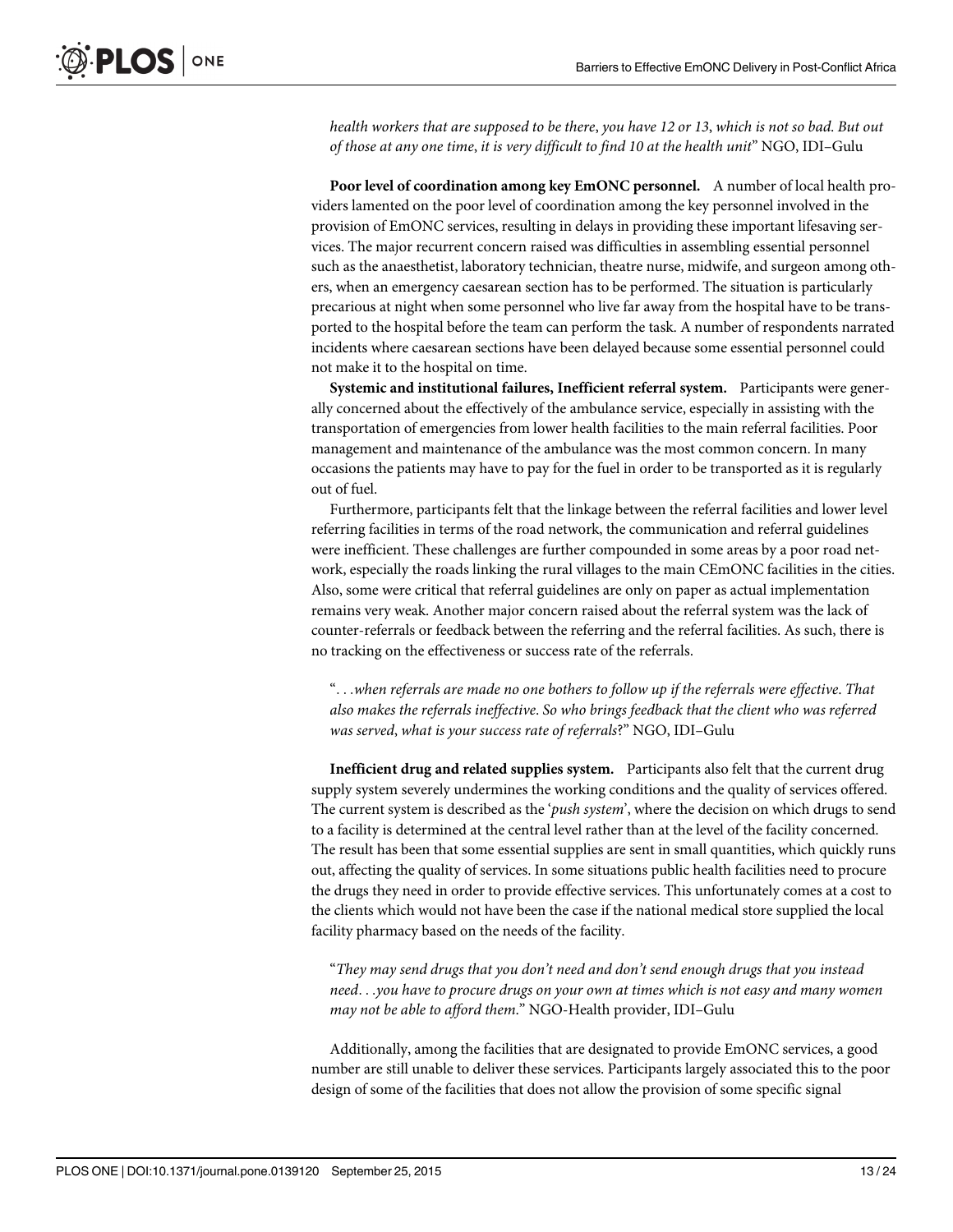functions and regular stock-out of some essential EmONC supplies and medications such as antibiotics, uretonics and urinary catheters among others. The current 'push system' for the supply of medical supplies was also blamed for the regular lack of essential medicines and supplies.

"Not all Health Centre IVs have a functional theatre, which should be the case and but at least they are more that are functional now and even fewer have blood transfusion services" NGO, IDI—Gulu

Furthermore, most respondents also reported that there was a huge geographical inequality in the supply, access and quality of EmONC services between urban and rural areas in favour of urban areas. This means that many women in rural areas have to travel over long distances to seek these services, especially CEmONC services that are exclusively located in the urban centres. For example in Gulu, of the three hospitals identified that purported offered CEmONC services all were located in Gulu town.

Poor data collection and monitoring system. Participants were generally unaware if any recent EmONC need assessment had been undertaken in Northern Uganda. As such, reliable and up-to-date data on the availability and quality of EmONC services has been poor or nonexistent.

#### Strategies to improve the delivery of effective EmONC services in Burundi and Northern Uganda

A number of strategies to address the human resources-related and systemic and institutional challenges presented in the preceding section were identified. The major subthemes that emerged across the study sites are as follows.

Burundi. The subthemes that emerged from the interviews and FGDs included training and re-training of key EmONC providers, harmonisation and strengthening of the training curriculum, and improving the referral system.

Addressing the human resources-related challenges, Training and retraining of essential EmONC personnel. Participants highlighted that some initiatives are ongoing to improve the number of trained EmONC personnel around the country. The main strategy was the training and re-training of health personnel on EmONC functions, and provision of essential supplies to facilities that have received training. The main players involved in this in-service training and material support in Burundi were NGOs such as MSF (Médecins Sans Frontières) and Pathfinder International.

"In our region for example, there is training for Emergency Obstetric and Neonatal Care. We have also intervened in giving equipment to health facilities. There has been training on how to deal with a newborn who presents with complications and we have established neonatal services in every hospital. We have trained health personnel in the prevention of post-partum hemorrhage." NGO, IDI–Bujumbura

Addressing the systemic and institutional failures, Strengthening EmONC training and referral system. Participants reported that there is an effort initiated by UNFPA to harmonise and strengthen the EmONC training curriculum at the national level to ensure that all institutions involved in training adopt the same curriculum. The new curriculum and training is expected to incorporate a strong practical component.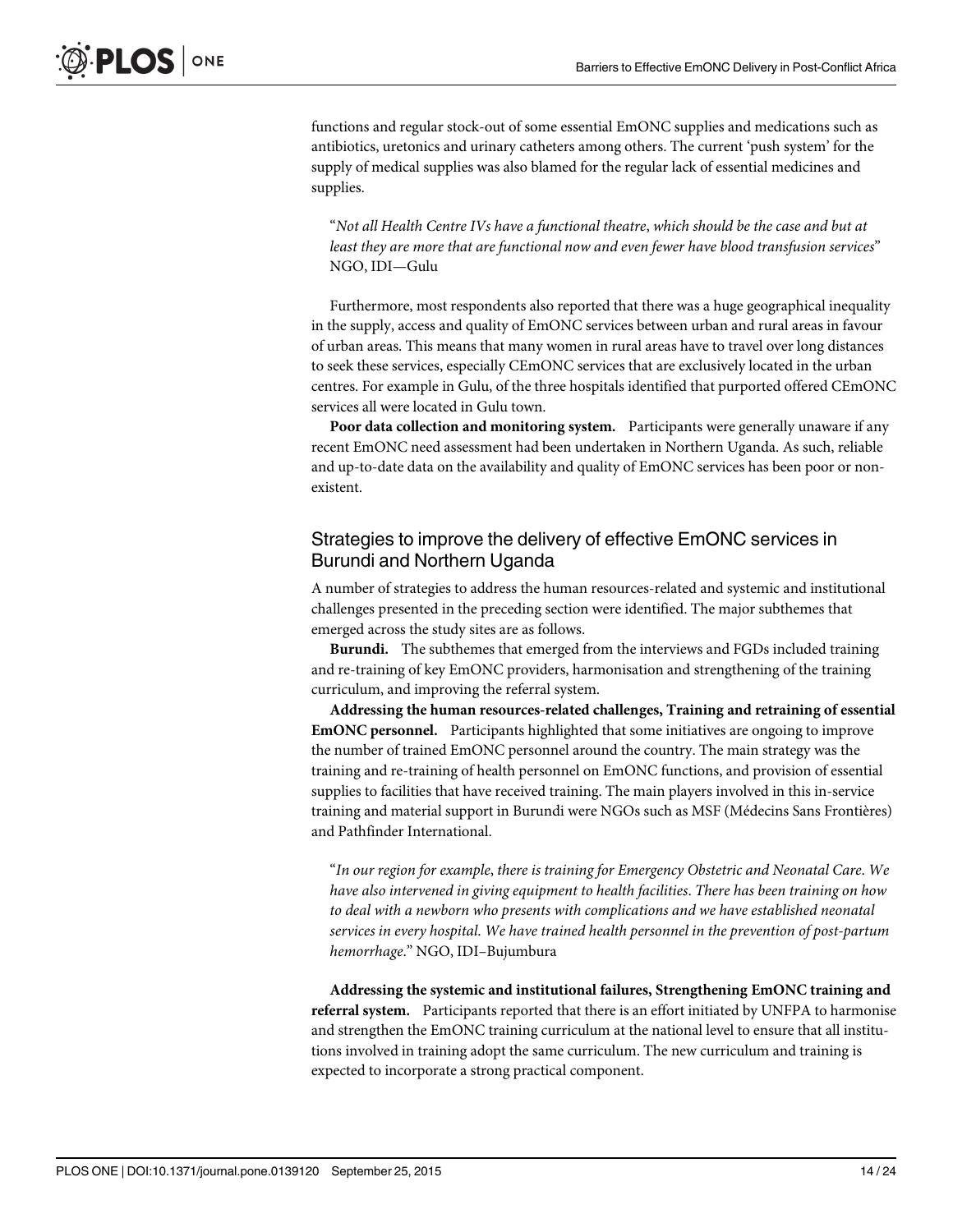Additionally, participants highlighted the implementation of some initiatives to improve the overall referral system. For example, NGOs like MSF have a number of vehicles that serve as ambulances in the areas in which they operate. Also, a system of community financing of the ambulance service has been instituted whereby each family living in a particular health district makes an annual contribution towards the running of the public ambulance service. The programme has partially been rolled out in some parts of the country although some respondents felt that it has not been properly coordinated and the collection of the financial contribution from the households has not been consistent. In spite of the criticisms, a number of respondents felt that if it is well managed and coordinated it will be a step in the right direction.

Northern Uganda. The major subthemes were more extensive and included the following: training and recruitment of key EmONC personnel; overhauling of the entire referral system; increasing the number of EmONC facilities in rural areas; better personnel support, monitoring and supervision; improving supply of essential materials and medications to facilities; and improving the working conditions and salary situation of staff.

Addressing the human resources-related challenges, Supporting the training of EmONC personnel. Some participants reported that some NGOs have responded to the acute shortage of trained personnel with supporting the training of essential EmONC personnel. A case in point was UNFPA-Gulu office that is providing scholarships to government identified candidates to undertake a training course in midwifery with a guarantee of government employment upon completion. The World Health Organization sub-office in Gulu was also identified as a key player in this domain, also providing essential EmONC supplies to some health facilities.

Improving working and living conditions for personnel in rural areas. In an attempt to improving the retention and absenteeism rates for health personnel in rural areas in Northern Uganda, some respondents highlighted that regular support, monitoring and supervision of personnel in those areas are being undertaken. This is a concerted effort between the host communities (through the health unit management committees) and the district health office. Some respondents however felt that a major challenge with this strategy has been the inactivity of the health unit management committees in many areas.

Participants also reported that there is a current government strategy to reduce the personnel turnover rate, and attracting and retaining more personnel especially in higher level health centres like health centre IVs and rural areas. The plan is to increase the salaries of those personnel, and the strategy appears to specifically target the medical doctors that are mostly affected by this phenomenon. As health centres IVs are expected to provide CEmONC services, a rehabilitation of the theatres is also expected.

"...government has decided to increase the salaries of staff, of doctors who are working there (Health Centre IVs) and to reactivate these theatres because these theatres would be nearer to the population..." NGO, IDI–Gulu, Uganda

Addressing the systemic and institutional failures, Strengthening the referral system. Many participants felt the entire referral system needed an overhaul, especially in addressing the issues of untimely referrals and poorly operational ambulance service. In this regard, several NGOs have been instrumental in providing referral support. For example, UNFPA has been a key player in providing equipment, ambulances and other EmONC related resources to facilitate the timely referral of patients. Other NGOs have equally contributed towards an efficient referral system by providing operational funds for the ambulance service in public facilities.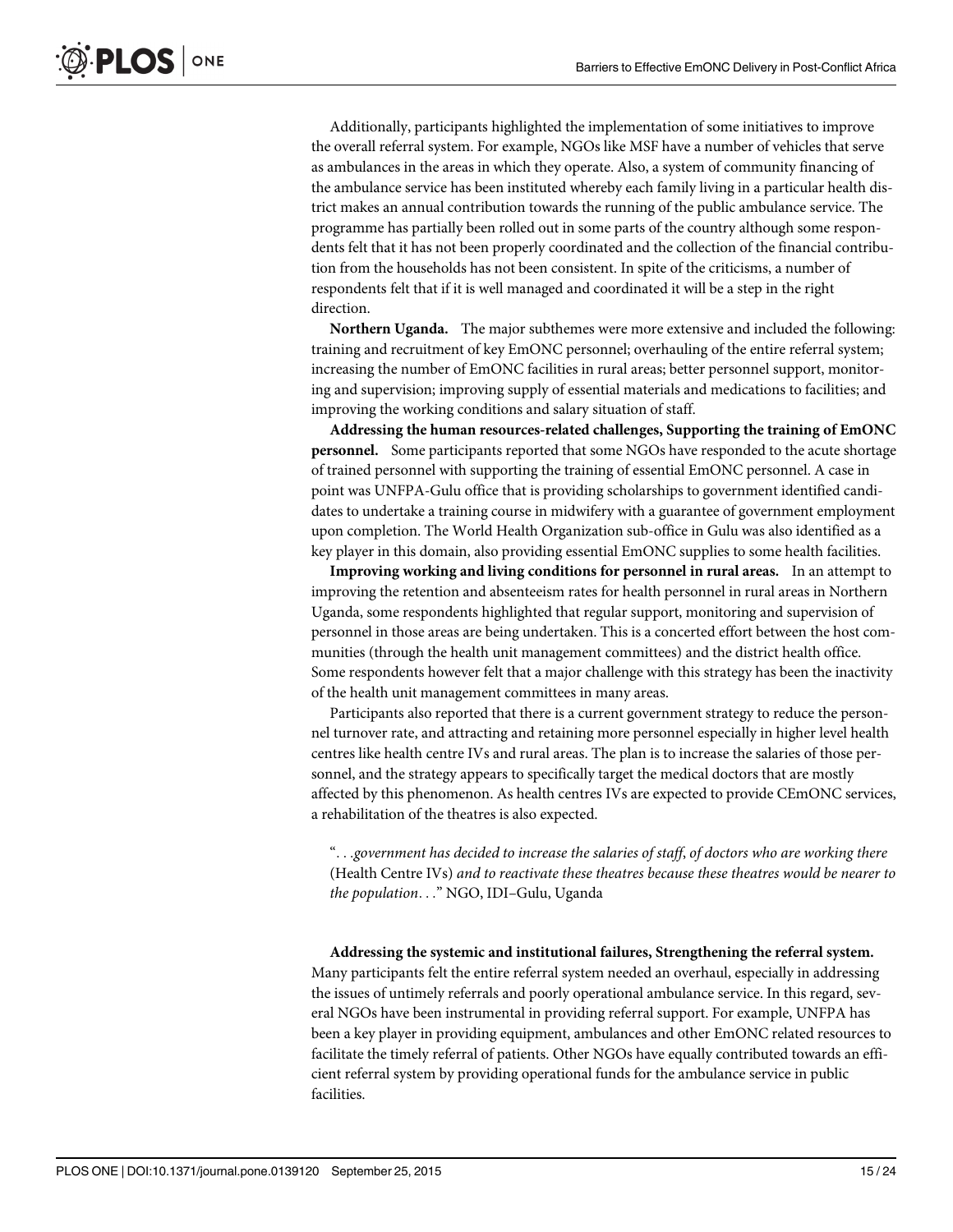<span id="page-15-0"></span>Additionally, the policy maker respondents were determined to increase the number of lower health centres undertaking deliveries. In this regard, there is an ongoing drive to equip every health centre II in the district of Gulu with a mini-theatre and recruit at least a midwife since these health centres tend to serve a large number of communities and are more accessible to community members.

#### **Discussion**

Our study has demonstrated what lies behind the poor state of EmONC services in post-conflict Burundi and Northern Uganda, in the process moving away from the figures to the contextual factors and challenges that interact to engender poor delivery of EmONC services. We also highlight key strategies employed by the relevant stakeholders to improve the availability and delivery of quality EmONC services to the general population. While many studies in the past have focused on facility-based assessment on the status of EmONC services and barriers faced by women and communities to access quality EmONC services, this study focuses on EmONC supply stakeholders to understand why in spite of the strong evidence of the importance of access to and quality of EmONC services in reducing maternal and newborn morbidity and mortality the delivery of quality EmONC services remains poor in some settings. Additionally, with stronger global commitment to reducing child mortality and improving maternal health under the United Nations initiative of the Millennium Development Goals (MDGs) one would expect the delivery of quality EmONC services to be a priority in countries experiencing a high burden of maternal and neonatal morbidity and mortality. Our key message is that postconflict health systems face different challenges in the delivery of quality EmONC services and as such any initiatives to improve the delivery of quality EmONC services in such settings must take into consideration the unique contextual challenges. A 'one size fits all' approach may fail to effectively address the problem.

# Current state of EmONC

The national availability of EmONC services appears to be a major public health concern in Burundi and Northern Uganda as suggested by our findings. Up-to-date information on the national availability and coverage of EmONC is difficult to find, even among the key EmONC supply stakeholders. A 2010 EmONC need assessment in Burundi puts the percentage of national availability of the recommended minimum EmOC services at 27% [\[38\]](#page-22-0). The corresponding available data for Uganda is for 2003 and stands at 34% [\[39\]](#page-22-0). At such low coverage rates, many women and newborns, especially in rural areas will remain out of reach for this important lifesaving medical interventions. The non-delivery of EmONC functions by officially designated EmONC facilities observed in our study corroborates the findings of an earlier countrywide study on availability of EmOC services in Uganda [[40\]](#page-22-0). Kim et al. [\[41\]](#page-22-0) found a similar situation in Afghanistan, where up to 42% of peripheral facilities that were expected to perform all 9 signal functions required for CEmONC did not provide such services. Additionally, a cross-sectional facility-based survey in Kenya revealed that majority of the facilities surveyed were not providing the designated EmOC services, and a huge equity gap in service provision existed between urban and rural areas in favour of urban areas  $[42]$  $[42]$  $[42]$ , a similar observation in our study sites. It was therefore not surprising that many of our study participants reported that access to and quality of EmONC services was one of the most important health challenges facing their respective countries.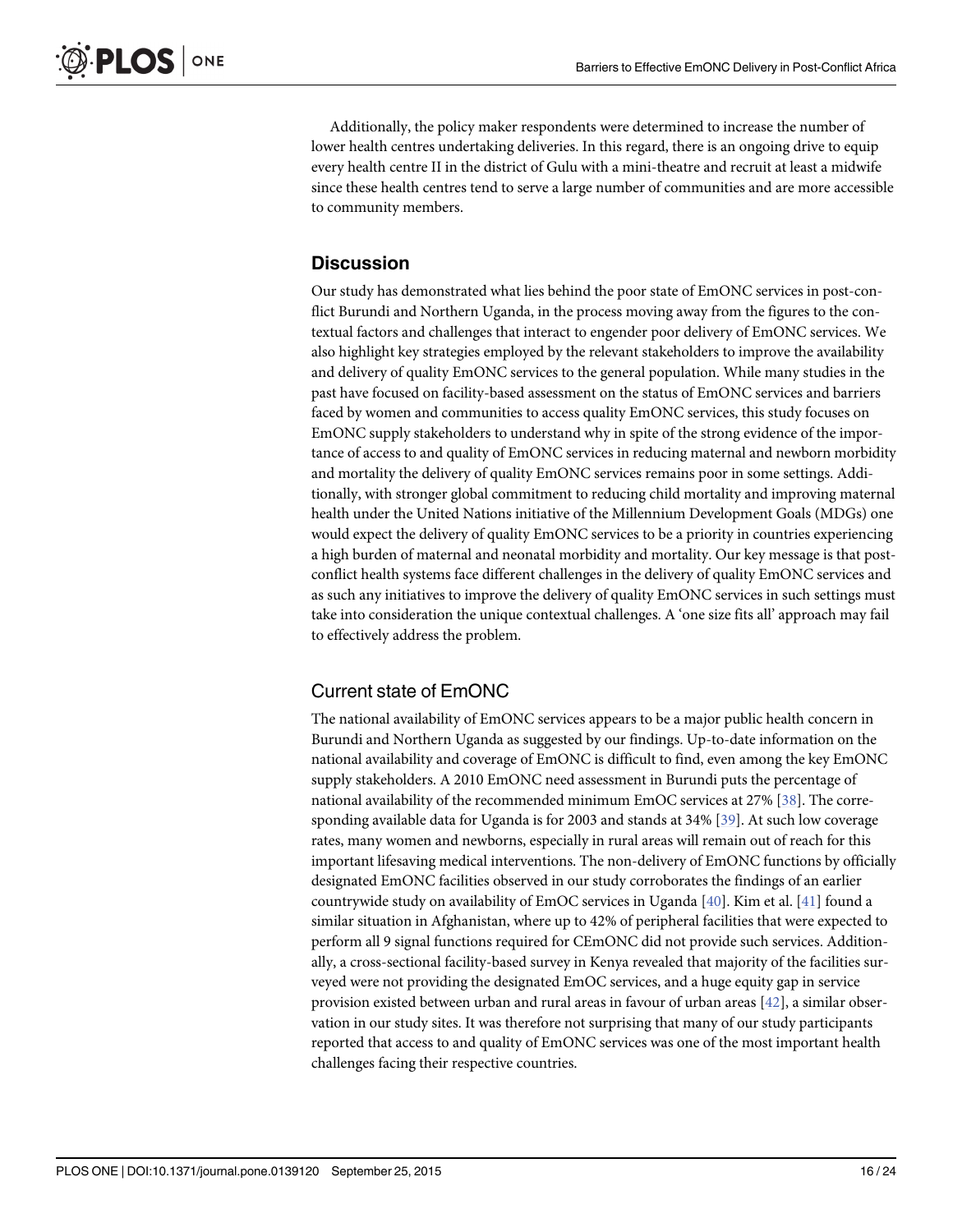# <span id="page-16-0"></span>Barriers to effective EmONC delivery

Our findings suggest that the effective delivery of quality EmONC services in post-conflict settings in Burundi and Northern Uganda is undermined by a lot of human resources-related, and systemic and institutional challenges. We demonstrate that while some of the challenges are similar across the study settings, others are unique to specific areas. With respect to the human resources-related challenges, we identified *seven* subthemes, with *four* of them common to both Burundi and Northern Uganda, and three common only to Northern Uganda. Concerning the systemic and institutional failures, we identified nine subthemes; three common to both study sites, three common to only Northern Uganda, and three common to only Burundi. These findings broadly suggest that EmONC supply stakeholders in Northern Uganda face more challenges in the delivery of quality EmONC services compared to their counterparts in Burundi. In this regard, we observed that the human resources-related challenges of domoralised personnel, chronic absenteeism in rural areas, and poor coordination among key EmONC personnel were only reported in Northern Uganda. Additionally, the systemic and institutional failures reported only for Burundi were focused on poor allocation of EmONC resources, and weak EmONC curriculum and training, while those reported only for Northern Uganda were focused on inefficient drug supply and general referral system. Arguably, one of the most important interventions that has alleviated the challenges in the delivery of EmONC in Burundi is the implementation of the performance-based financing programme in the country. Through the programme, health facilities are better supported with essential supplies, in addition to some financial incentives based on the quantity and qualitative of specific services administered. This has possibly improved morale and motivation among personnel.

The barriers in the delivery of quality EmONC services observed in our study are largely similar to those that have been reported across other conflict and post conflict settings. Previous global surveys among some key stakeholders have identified the following barriers: lack of funds; inadequate infrastructure; shortage of essential medicines, equipment and supplies; shortages of qualified staff; insufficient data collection; gaps in communication and emergency transport systems; high staff turnover; and lack of guidance in implementation among others  $[2,16]$  $[2,16]$  $[2,16]$ . Furthermore, eight years following the end of the conflict in Sierra Leone, Oyerinde at al. [[43](#page-22-0)] observed that among facilities offering delivery services in the country, none was offering the complete designated BEmOC services and the available CEmOC facilities were poorly distributed, with a crowding of facilities in a few districts and a complete absence in many others. They equally found that effective EmOC delivery was hampered by severe shortages in personnel, equipment and supplies and an unreliable supply of utilities. In a four country study involving Kenya, Rwanda, Sudan and Uganda, Pearson and Shoo [[44](#page-22-0)] identified shortage of trained staff, poor basic infrastructure such as lack of electricity and water supplies, inadequate supply of drugs and essential equipment, poor working conditions and staff morale, lack of communication and referral facilities among others as key barriers to providing 24-hour quality EmOC services especially in remote and rural areas. Furthermore, Ameh et al. [[45](#page-22-0)] found that the lack of basic supplies, drugs, medical equipment and supportive policy remained key barriers to the non-use of new skills and knowledge acquired by EmOC personnel. These previous findings and those of our study suggest that while health systems recovering from armed conflicts may struggle to provide quality EmONC services, the underlying causes for this may differ from one setting to another. As such, implementing the same package of interventions to improve the delivery of EmONC services across different conflict and post-conflict settings may not be an effective strategy. Also, the findings of Ameh et al. [\[45](#page-22-0)] highlights the need for governments and their development partners to equally invest in both personnel training and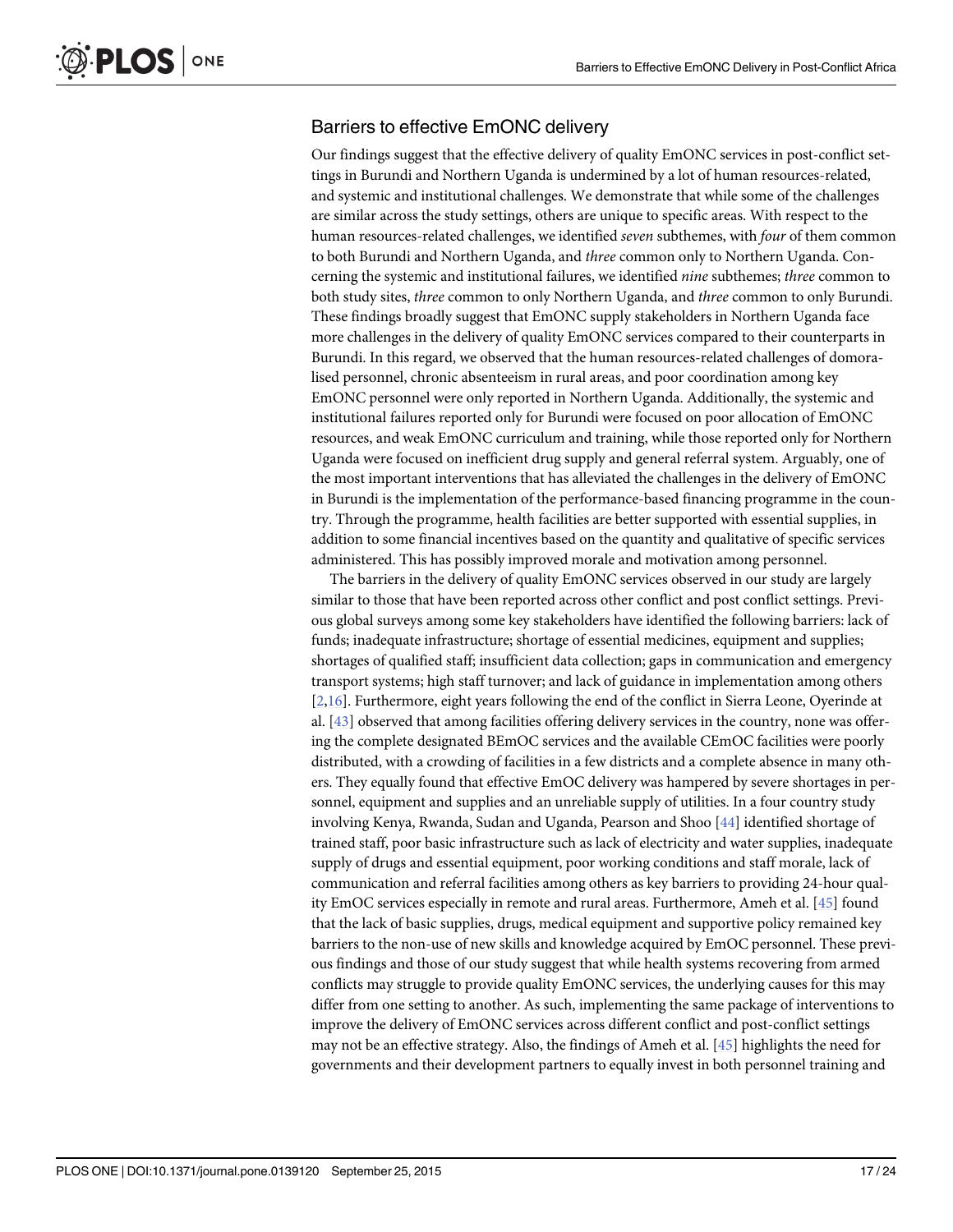<span id="page-17-0"></span>provision of supplies if important improvements to efficient delivery of EmONC to the general population have to be achieved.

Unfortunately data and information on the trends of government expenditure on EmONCrelated services and the strength of the EmONC workforce does not appear to be publicly available in Burundi and Northern Uganda. However, available data on the density of doctors, nurses and midwives per 10, 000 population for Burundi and Uganda stands at 2.2 (2004) and 14.2 (2005) respectively [\[33\]](#page-22-0), far below the World Health Organization (WHO) recommended threshold of 23. Additionally, between 2000 and 2007, WHO estimated that the total number of physicians and midwives in Burundi and Uganda were 200 & 1,348, and 2,209 & 18,969 respectively [\[46\]](#page-23-0). A review of the membership of the Uganda Nurses and Midwives', and Medical and Dental Practitioners' Councils reveal a current membership of 27,812 and 4,746 respectively as of early February 2015 [\[47,48\]](#page-23-0), giving a total of 32,558. With the population of Uganda estimated at 38.5 million [[49](#page-23-0)], the recommended minimum number of health workers (doctors, nurses and midwives) should be 89,240. This implies that Uganda is experiencing a shortage of 56,682 health workers. Data from Burundi is hard to find and might be worse considering the very low density of doctors, nurses and midwives per 10,000 population compared to Uganda. Furthermore, Burundi and Uganda are not on course to meeting the UN MDG targets of reducing maternal and under-five mortality ratios [[33](#page-22-0)]. With newborns accounting for 35% of the 43,000 under-five deaths recorded in Burundi in 2012 [\[33\]](#page-22-0), there is an ever greater need to strengthen emergency neonatal care services in the country, especially for managing low birth weight and birth asphyxia [\[50](#page-23-0)]. In Uganda, neonatal care services have also been coming under criticism as a recent study revealed that majority of public health facilities lack basic equipment to resuscitate newborns, resulting in high newborn deaths [\[51\]](#page-23-0). These analyses reveal the depth of the problem of acute shortage of health workers in the study sites, and will require extraordinary measures for over many years for the problem to be addressed.

## Strategies to improve EmONC delivery

The current strategies employed by local EmONC supply stakeholders across the study sites to improve the delivery of EmONC services broadly reflected the challenges that they are experiencing. The strategies from Burundi were limited to capacity building of essential personnel and equipping of EmONC facilities, improving the ambulance service for emergency referrals, and harmonising and strengthening the curriculum and training for EmONC. On the other hand, those from Northern Uganda were more extensive and consisted of supporting the training of midwives, providing facilities with EmONC supplies, increasing the salaries of doctors and number of basic EmONC facilities in rural areas, strengthening the referral system, and better support for staff in rural areas. When compared to the challenges identified in each of the study sites, the respective current strategies are inadequate and do not go far enough to address all the challenges. This suggests that the problems with poor delivery of EmONC services may persist across the sites for some time.

A wide range of strategies have been proposed for improving the delivery of quality EmONC services in crisis and other low-resource settings with the goal of better maternal and newborn health outcomes. For example, the provision of EmOC training to essential personnel in post-conflict Somaliland saw a 100% provision of EmOC services by designated BEmOC and CEmOC facilities from a baseline of 43% and 56% respectively [\[45\]](#page-22-0). In Afghanistan, Turkmani et al. [[52](#page-23-0)] have demonstrated that a comprehensive national midwifery education system involving an 18-month community midwifery education programme for community-based health facilities has improved rural women's access to skilled care at birth and subsequently reduced maternal deaths. To further address the barrier of acute shortage of human and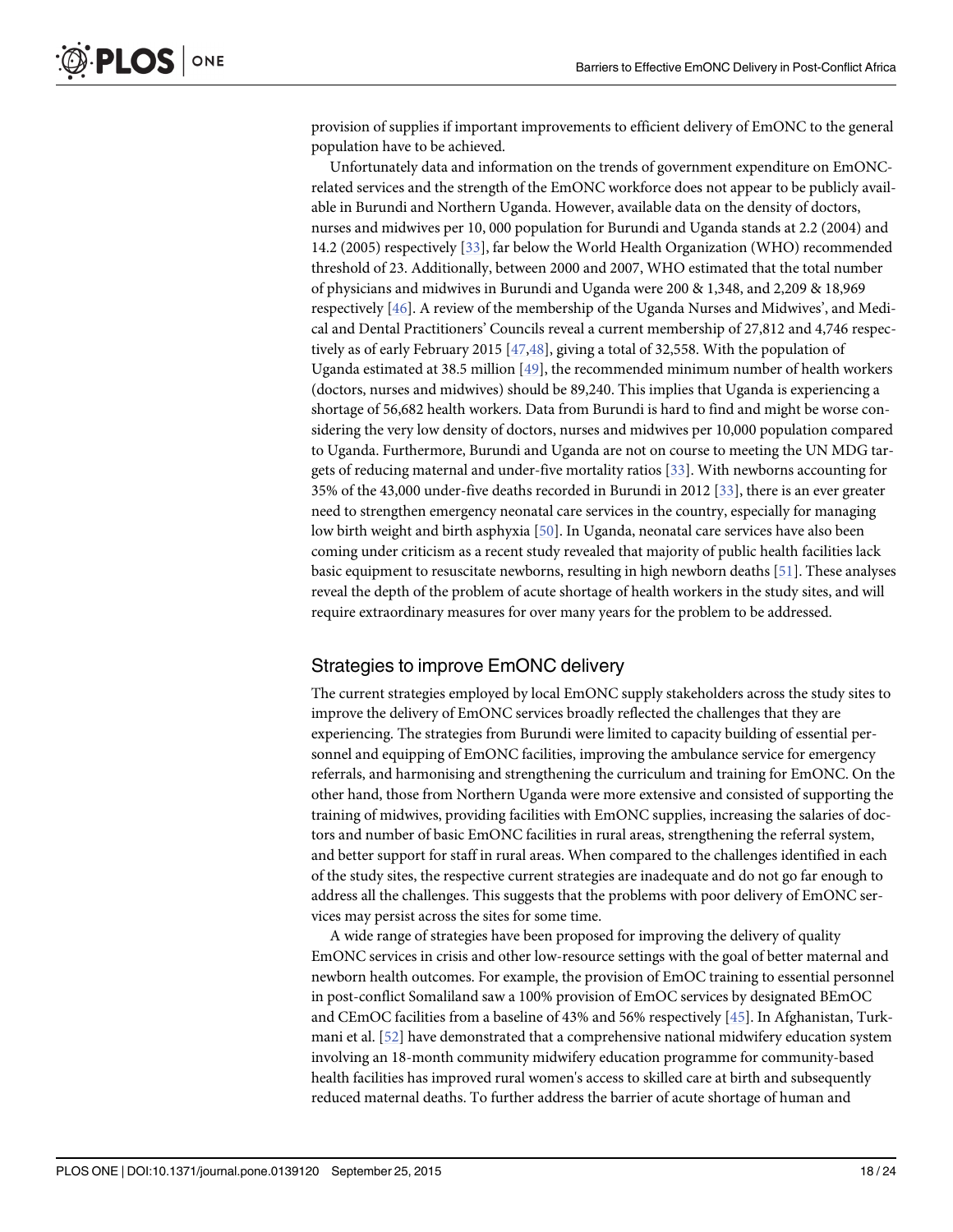<span id="page-18-0"></span>material resources in conflict settings, Lee [[53](#page-23-0)] has proposed a model of public-private partnership, where the local government and NGOs come together to better deliver maternal health care to the affected population. In a conflict-affected area in the Philippines, they showed how the local government provided NGOs space in government health facilities with the NGOs bringing in critical supplies, personnel and other supplies. These are service delivery models that can be explored within our study sites to address the persistent problem of shortage of essential EmONC personnel and medical supplies. An earlier study in Uganda found that the single most effective intervention to reduce maternal deaths was the availability of midwives at the level of the EmONC facility [\[40](#page-22-0)]. Additional studies have identified midwives as the backbone of any effective EmONC programme [\[52,54\]](#page-23-0). In spite of the well-acknowledged benefits of midwives to drive down maternal deaths at health facilities, a chronic shortage of midwives exists in our study sites. For example, in 2010 the Gulu district health officer identified a gap of 316 health workers especially for the rural areas where health centres have been constructed, but have not been operational [[55](#page-23-0)]. The few personnel who were recruited tend to leave to the neighboring Sudan due to poor pay [[55](#page-23-0)], similar concerns to what we observed in our study.

Furthermore, Wick and Hassan [\[56\]](#page-23-0) have suggested better support, supervision and equipping of key EmONC personnel, especially midwives to be able to assist pregnant and birthing women and newborns at any time and in any circumstances. Kongnyuy et al. [\[57\]](#page-23-0) have equally identified improvements in human resources, referral system, health infrastructure, health information system among others as important strategies to overcome the barriers to EmOC services in resource poor settings like Burundi and Uganda. While some of these are currently being implemented across Burundi and Northern Uganda, huge underlying challenges especially with respect to coverage remain as most of the major facilities tend to be located in urban centres while the majority of people still live in rural and semi-urban settings. There is therefore a need to extend the services to rural and semi-urban areas where the demand for such services is high. In that regard, Tayler-Smith et al. [\[58,59](#page-23-0)] have shown that a basic ambulance referral network coupled with the provision of quality EmOC is a feasible and cost effective intervention to substantially reduce maternal morbidity and mortality in rural Burundi. It should be highlight that even when EmONC resources are available, efficient coordination among key stakeholders and allocation of resources is equally important. In post-conflict settings such as Nepal where substantial improvements in maternal health have been observed, this has partially been associated to strong international commitment and support of Nepal's health system during and after the conflict, and better coordination among key stakeholders involved in the provision of health services [[60](#page-23-0)].

The availability and provision of quality EmONC services remain the most effective way of reducing maternal and newborn deaths and disabilities  $[40,61-63]$  $[40,61-63]$  $[40,61-63]$  $[40,61-63]$  $[40,61-63]$  $[40,61-63]$ . The relatively high maternal and neonatal mortality ratios in our study sites may very much reflect the challenges affecting the effective delivery of such services. The AMDD recommends that any EmONC services must be supported among others by evidence-based policies  $[14]$  $[14]$ . Taking this into consideration, there is a need for key EmONC stakeholders in our study sites to explore our study findings to improve the delivery of quality EmONC services. While most attention in the past has been focused on effective referral, provision of essential equipment, supplies and medication, and recruitment of qualified staff, our study suggests that more attention should also be paid to the issues around staff motivation, supervision, support and recognition; burn-out and turnover; and improved living and working conditions, all supported by our findings in Northern Uganda. For Burundi, the development of a strong and nationwide EmONC curriculum coupled with better allocation of EmONC resources seems to be important focus areas. Across the sites, effective and reliable data collection and monitoring systems need to be instituted and strengthened while also ensuring that EmONC facilities are equitably distributed.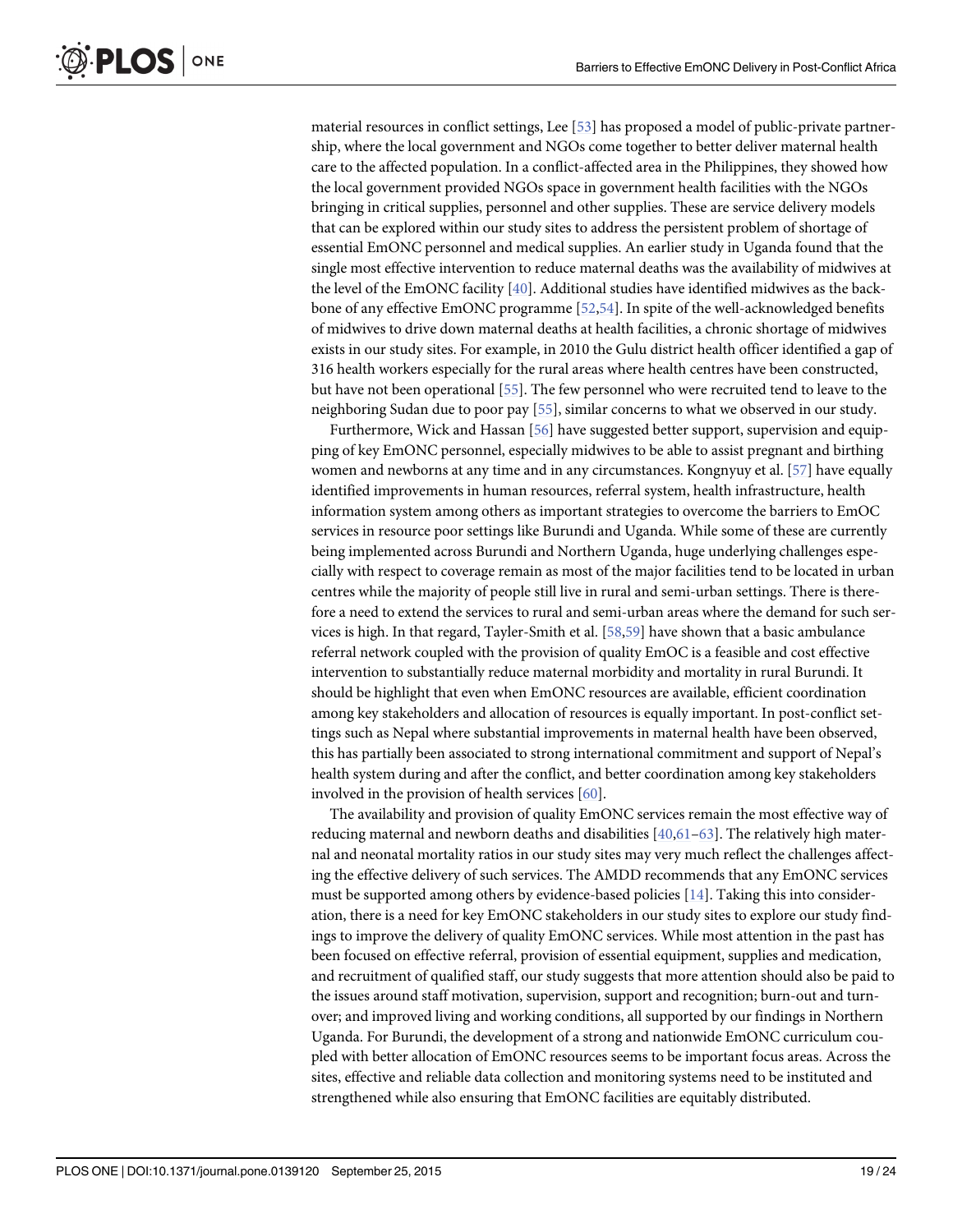



doi:10.1371/journal.pone.0139120.g001

<span id="page-19-0"></span> $PLOS |$  ONE

Our findings suggest that the current strategies being undertaken at the various study sites to improve the delivery of EmONC services are not far-reaching enough. There is a need to invest more resources in addressing the root causes of shortage of qualified personnel, demoralised and demotivated staff, high turnover, and staff absenteeism in rural areas among others in Northern Uganda. This will involve more focus on personnel-centred interventions geared towards improving their living and working conditions, in addition to broader health system interventions. The current performance-based financing programme in Burundi [\[64](#page-23-0)] is a unique opportunity for the authorities to substantially invest in broader EmONC support and strengthening to stem the current high maternal and newborn mortality in the country as highlighted in the recent Countdown report [\[33\]](#page-22-0). The AMDD programme EmOC Building Blocks framework (Fig 1, permission for reprint at *[S1 File](#page-20-0)*) provides a useful model for improving the delivery of EmONC services from the preparatory to the service delivery stage. Using this model the Reproductive Health Response in Crises (RHRC) Consortium increased the availability of EmOC services 24 hours a day and 7 days a week in 12 conflict-affected project settings in 9 countries, in the process implementing interventions such as construction of health facilities, supply of equipment and supplies, placement of qualified staff and onsite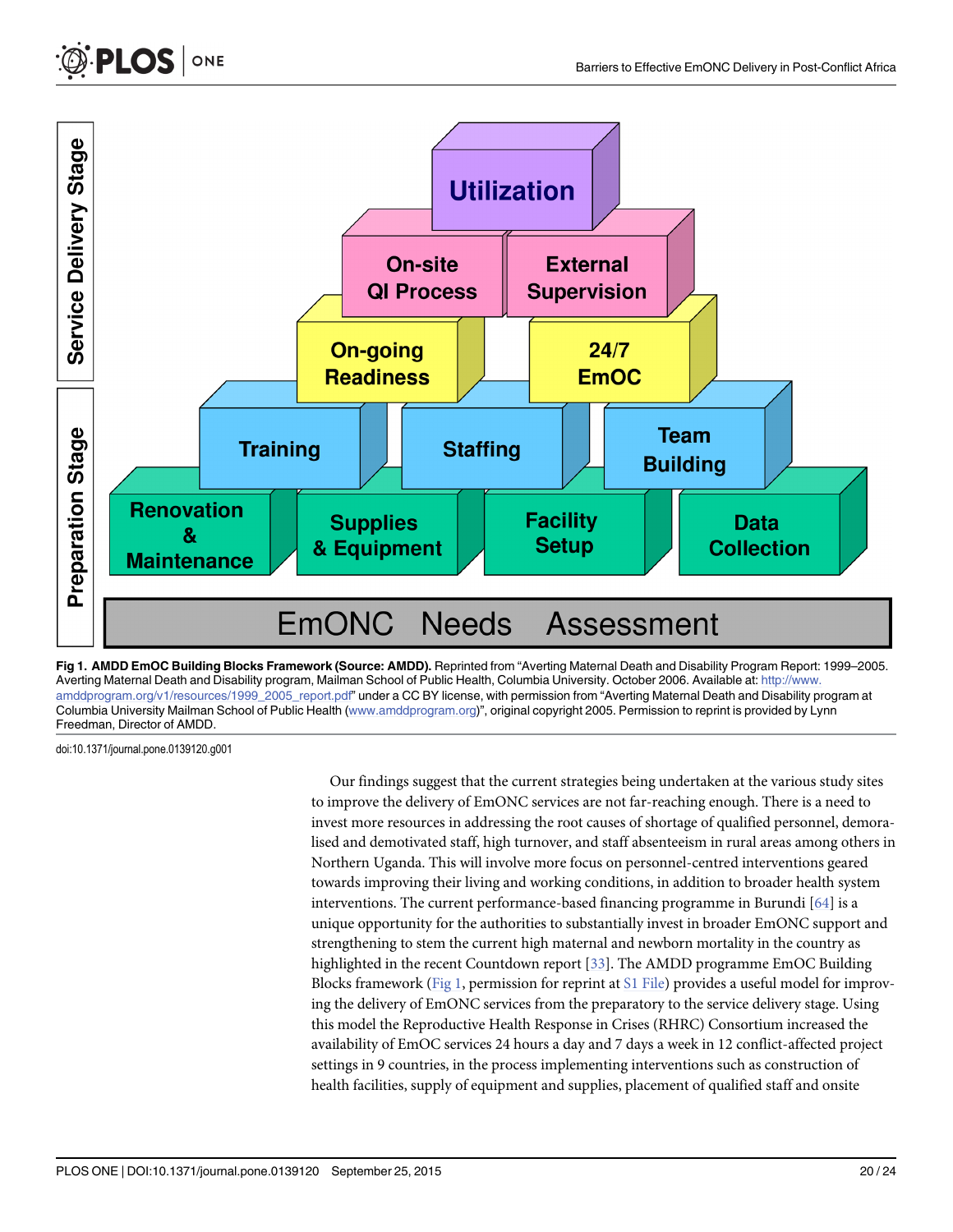<span id="page-20-0"></span>technical assistance [[17](#page-21-0)]. This is useful model that can be explored by key EmONC stakeholders in Burundi and Northern Uganda to step-up the delivery of quality EmONC services, with the goal of making access to quality EmONC services a reality for all women and newborns.

# **Conclusions**

Our study has highlighted that concerns around the availability and quality of EmONC services remain one of the most critical challenges facing maternal and neonatal health in post-conflict Burundi and Northern Uganda. The effective delivery of EmONC services have been compounded by a number of human resources-related and systemic and institutional challenges, with some common across the sites while others are unique to each site. The main common barriers include an acute shortage of trained personnel, medical supplies and equipment; high burn-out and turnover; inequity in the distribution of EmONC facilities; and poor data collection and monitoring and surveillance system. Barriers unique only to Burundi comprise of poor harmonisation and quality of EmONC training programmes; and poor allocation of EmONC resources. Finally, the main barriers unique to Northern Uganda include: inefficient referral and drug supply systems; high levels of staff absenteeism in rural areas; and poor coordination among key EmONC personnel resulting in delays to provide emergency services. While a number of initiatives and interventions are currently employed to improve on the situation, more effective and well-coordinated strategies, especially within the health system are required to substantially improve the delivery of EmONC services in Burundi and Northern Uganda.

# Supporting Information

[S1 File.](http://www.plosone.org/article/fetchSingleRepresentation.action?uri=info:doi/10.1371/journal.pone.0139120.s001) Permission to reprint the AMDD Model. (PDF)

# Acknowledgments

We are grateful to all the participants who took off time to participate in the study. Foglabenchi Lily Haritu assisted with coding the transcripts and in theme development. We thank our local collaborators across all the study sites for logistic and administrative support. We also thank the two anonymous reviewers and the academic editors (Michael Anastario, PhD and Fiona Harris, PhD) for their very constructive comments.

# Author Contributions

Conceived and designed the experiments: PCC HU JS. Performed the experiments: PCC. Analyzed the data: PCC PB HU JS. Contributed reagents/materials/analysis tools: PCC PB HU JS. Wrote the paper: PCC PB HU JS. Participated sufficiently in the work to take public responsibility for appropriate portions of the content: PCC PB HU JS. Reviewed and approved the final manuscript: PCC PB HU JS.

## References

- [1.](#page-1-0) Jamieson DJ, Meikle SF, Hillis SD, Mtsuko D, Mawji S, Duerr A (2000) An evaluation of poor pregnancy outcomes among Burundian refugees in Tanzania. JAMA 283(3):397–402. PMID: [10647805](http://www.ncbi.nlm.nih.gov/pubmed/10647805)
- [2.](#page-1-0) Lam JO, Amsalu R, Kerber K, Lawn JE, Tomczyk B, Cornier N, et al. (2012) Neonatal survival interventions in humanitarian emergencies: A survey of current practices and programs. Confl Health 6(1):2. doi: [10.1186/1752-1505-6-2](http://dx.doi.org/10.1186/1752-1505-6-2) PMID: [22824461](http://www.ncbi.nlm.nih.gov/pubmed/22824461)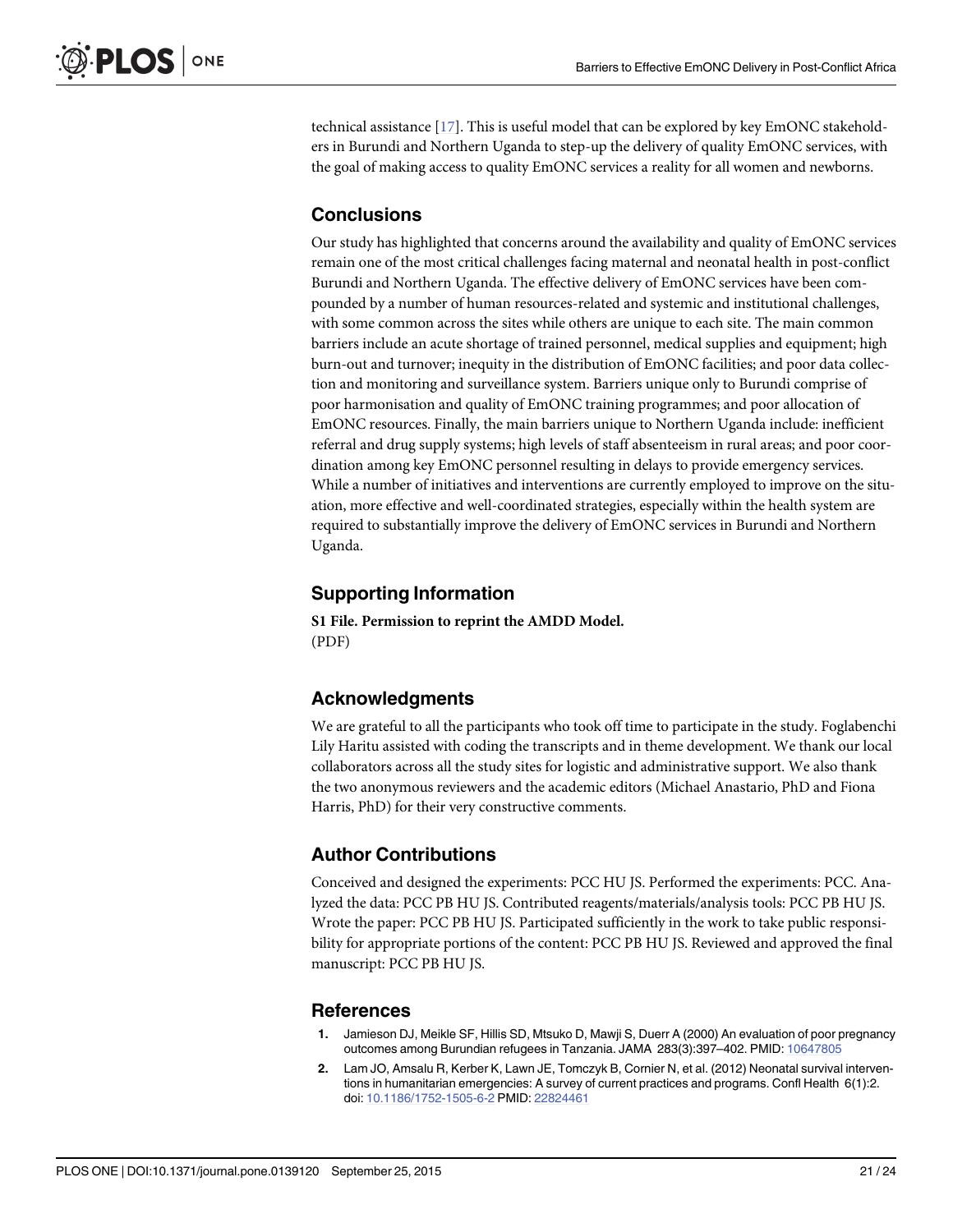- <span id="page-21-0"></span>[3.](#page-1-0) Morof DF, Kerber K, Tomczyk B, Lawn J, Blanton C, Sami S, et al. (2014) Neonatal survival in complex humanitarian emergencies: Setting an evidence-based research agenda. Confl Health 8:8. doi: [10.](http://dx.doi.org/10.1186/1752-1505-8-8) [1186/1752-1505-8-8](http://dx.doi.org/10.1186/1752-1505-8-8) PMID: [24959198](http://www.ncbi.nlm.nih.gov/pubmed/24959198)
- 4. O'Hare BA, Southall DP (2007) First do no harm: The impact of recent armed conflict on maternal and child health in Sub-Saharan Africa. J R Soc Med 100(12):564–70. PMID: [18065709](http://www.ncbi.nlm.nih.gov/pubmed/18065709)
- [5.](#page-1-0) Urdal H, Che PC (2013) War and gender inequalities in health: The impact of armed conflict on fertility and maternal mortality. Int Interact 39(4): 489–510.
- [6.](#page-1-0) Zotti ME, Williams AM, Robertson M, Horney J, Hsia J (2012) Post-disaster reproductive health outcomes. Matern Child Health J 17(5):783–796.
- [7.](#page-1-0) Roberts B, Guy S, Sondorp E, Lee-Jones L (2008) A basic package of health services for post-conflict countries: Implications for sexual and reproductive health services. Reprod Health Matters 16(31):57– 64. doi: [10.1016/S0968-8080\(08\)31347-0](http://dx.doi.org/10.1016/S0968-8080(08)31347-0) PMID: [18513607](http://www.ncbi.nlm.nih.gov/pubmed/18513607)
- [8.](#page-1-0) World Bank (2011) World Development Report 2011. Overview: Conflict, security, and development. The World Bank. Available at: [http://wdr2011.worldbank.org/sites/default/files/WDR2011\\_Overview.](http://wdr2011.worldbank.org/sites/default/files/WDR2011_Overview.pdf) [pdf](http://wdr2011.worldbank.org/sites/default/files/WDR2011_Overview.pdf) (accessed 18 October 2014)
- [9.](#page-1-0) New Deal for Building Peaceful States. A New Deal for engagement in fragile states. Available at: [http://](http://www.newdeal4peace.org/wordpress/wp-content/uploads/New-Deal-for-engagement-in-fragile-states.pdf) [www.newdeal4peace.org/wordpress/wp-content/uploads/New-Deal-for-engagement-in-fragile-states.](http://www.newdeal4peace.org/wordpress/wp-content/uploads/New-Deal-for-engagement-in-fragile-states.pdf) [pdf](http://www.newdeal4peace.org/wordpress/wp-content/uploads/New-Deal-for-engagement-in-fragile-states.pdf) (accessed 18 October 2014)
- [10.](#page-1-0) UNFPA (2012) Women are the Fabric: Reproductive Health for Communities in Crisis. The United Nations Population Fund. Available at: [https://www.unfpa.org/webdav/site/global/shared/documents/](https://www.unfpa.org/webdav/site/global/shared/documents/publications/2012/UNFPA_WFabric_Booklet.pdf) [publications/2012/UNFPA\\_WFabric\\_Booklet.pdf](https://www.unfpa.org/webdav/site/global/shared/documents/publications/2012/UNFPA_WFabric_Booklet.pdf) (accessed 18 October 2014)
- [11.](#page-1-0) World Health Organization (2005) The world health report 2005—make every mother and child count. Technical Report. WHO; Geneva, Switzerland. Available at: <http://www.who.int/whr/2005/en/> (accessed 18 October 2014)
- [12.](#page-1-0) Women's Refugee Commission (2011) Minimum Initial Service Package (MISP) for Reproductive Health in Crisis Situations: A Distance Learning Module. Available at: [http://www.iawg.net/resources/](http://www.iawg.net/resources/MISP2011.pdf) [MISP2011.pdf](http://www.iawg.net/resources/MISP2011.pdf) (accessed 09 February 2015)
- [13.](#page-1-0) Inter-agency Working Group on Reproductive Health in Crises (2010) Inter-agency Field Manual on Reproductive Health in Humanitarian Settings: 2010 Revision for Field Review. Available at: [http://](http://iawg.net/resources/IAFM%202010/IAFM%202010.pdf) [iawg.net/resources/IAFM%202010/IAFM%202010.pdf](http://iawg.net/resources/IAFM%202010/IAFM%202010.pdf) (accessed 09 February 2015)
- [14.](#page-2-0) Averting Maternal Death and Disability (2013) Emergency Obstetric and Newborn Care: Life-saving services for women and babies during childbirth. AMDD Program Briefs. Available at: [http://www.](http://www.amddprogram.org/sites/default/files/EmONC%20Brief.pdf) [amddprogram.org/sites/default/files/EmONC%20Brief.pdf](http://www.amddprogram.org/sites/default/files/EmONC%20Brief.pdf) (accessed 18 October 2014)
- [15.](#page-2-0) Chynoweth SK (2008) The need for priority reproductive health services for displaced Iraqi women and girls. Reprod Health Matters 16(31):93–102 doi: [10.1016/S0968-8080\(08\)31348-2](http://dx.doi.org/10.1016/S0968-8080(08)31348-2) PMID: [18513611](http://www.ncbi.nlm.nih.gov/pubmed/18513611)
- [16.](#page-16-0) Reproductive Health Response in Conflict Consortium (2004) Emergency Obstetric Care: Critical Need among Populations Affected by Conflict ( New York: Women's Commission for Refugee Women and Children).
- [17.](#page-20-0) Krause SK, Meyers JL, Friedlander E (2006) Improving the availability of emergency obstetric care in conflict-affected settings. Glob Public Health 1(3):205–28. doi: [10.1080/17441690600679939](http://dx.doi.org/10.1080/17441690600679939) PMID: [19153908](http://www.ncbi.nlm.nih.gov/pubmed/19153908)
- [18.](#page-2-0) Kruk ME, Rockers PC, Williams EH, Varpilah ST, Macauley R, Saydee G, et al. (2010) Availability of essential health services in post-conflict Liberia. Bull World Health Organ 88(7):527–34. doi: [10.2471/](http://dx.doi.org/10.2471/BLT.09.071068) [BLT.09.071068](http://dx.doi.org/10.2471/BLT.09.071068) PMID: [20616972](http://www.ncbi.nlm.nih.gov/pubmed/20616972)
- [19.](#page-2-0) Ameh CA, Bishop S, Kongnyuy E, Grady K, Van den Broek N (2011) Challenges to the provision of emergency obstetric care in Iraq. Matern Child Health J 15(1):4–11. doi: [10.1007/s10995-009-0545-3](http://dx.doi.org/10.1007/s10995-009-0545-3) PMID: [19946792](http://www.ncbi.nlm.nih.gov/pubmed/19946792)
- [20.](#page-2-0) UNICEF, WHO and UNFPA (1997) Guidelines for monitoring the availability and use of obstetric services. UNICEF, WHO, UNFPA. Available at: [http://www.childinfo.org/files/maternal\\_mortality\\_finalgui.](http://www.childinfo.org/files/maternal_mortality_finalgui.pdf) [pdf](http://www.childinfo.org/files/maternal_mortality_finalgui.pdf) (accessed 18 October 2014).
- [21.](#page-2-0) Paxton A, Bailey P, Lobis S, Fry D (2006) Global patterns in availability of emergency obstetric care. Int J Gynaecol Obstet 93(3):300–7. PMID: [16682039](http://www.ncbi.nlm.nih.gov/pubmed/16682039)
- [22.](#page-2-0) Orinda V, Kakande H, Kabarangira J, Nanda G, Mbonye AK (2005) A sector-wide approach to emer-gency obstetric care in Uganda. Int J Gynaecol Obstet 91(3):285-91. PMID: [16229845](http://www.ncbi.nlm.nih.gov/pubmed/16229845)
- [23.](#page-2-0) Women's Refugee Commission (2009) Reproductive Health in Northern Uganda. Report. Available at: [http://womensrefugeecommission.org/resources/document/585-reproductive-health-in-northern](http://womensrefugeecommission.org/resources/document/585-reproductive-health-in-northern-uganda)[uganda](http://womensrefugeecommission.org/resources/document/585-reproductive-health-in-northern-uganda) (accessed 18 October 2014).
- [24.](#page-2-0) Cho H, Katz B, Murphy P, Spilotros N, Tschopp M, Vollnhofer S (2012) Monitoring Maternal Health in Rural Burundi: 2011–2012. Columbia School of International and Public Affairs. Available at: [http://](http://new.sipa.columbia.edu/sites/default/files/VHW_MonitoringMaternalHealthinRuralBurundi_16July2012_0.pdf)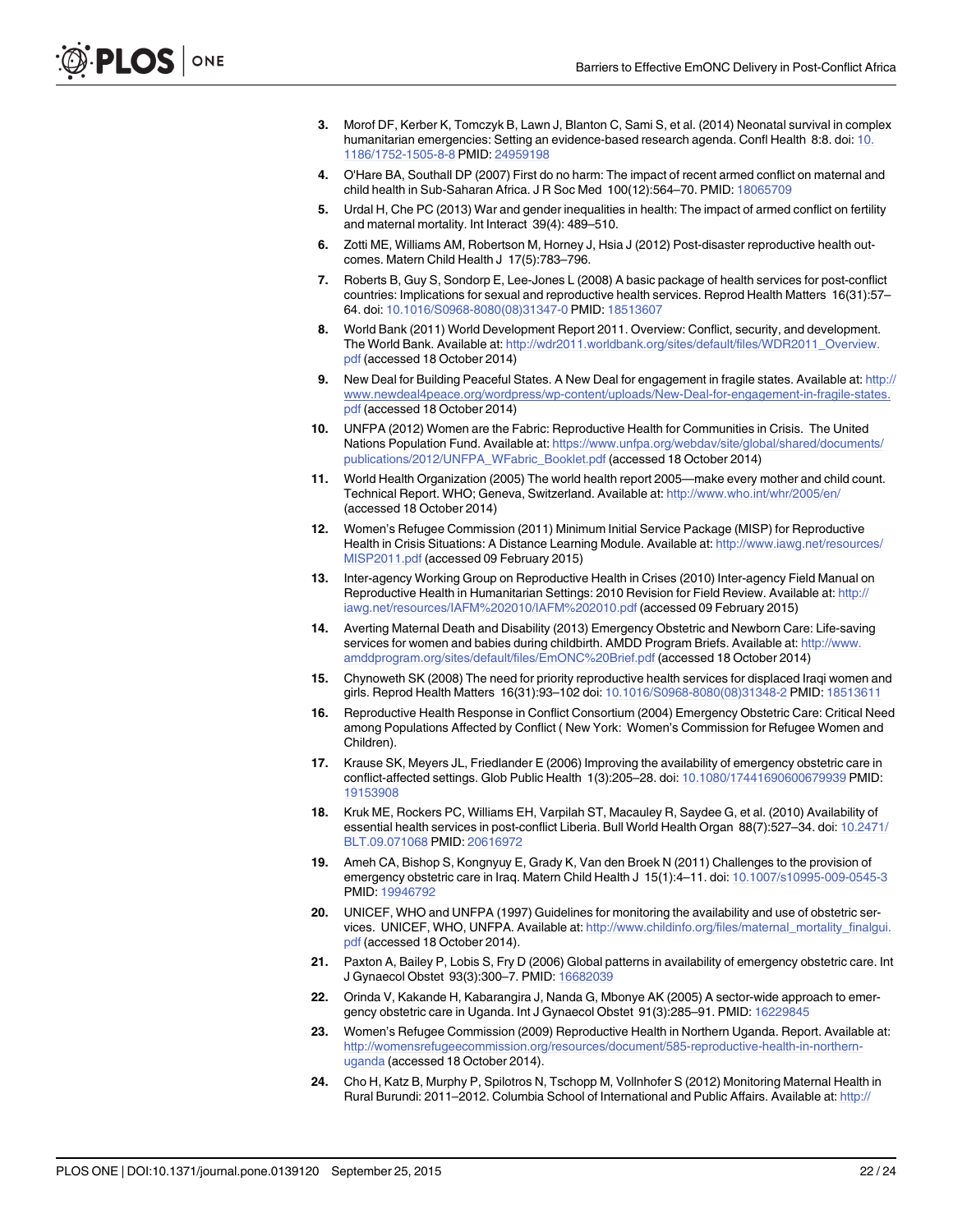[new.sipa.columbia.edu/sites/default/files/VHW\\_MonitoringMaternalHealthinRuralBurundi\\_](http://new.sipa.columbia.edu/sites/default/files/VHW_MonitoringMaternalHealthinRuralBurundi_16July2012_0.pdf) [16July2012\\_0.pdf](http://new.sipa.columbia.edu/sites/default/files/VHW_MonitoringMaternalHealthinRuralBurundi_16July2012_0.pdf) (accessed 18 October 2014).

- <span id="page-22-0"></span>[25.](#page-2-0) Voors MJ, Nillesen EE, Verwimp P, Bulte EH, Lensink R, Van Soest DP (2012) Violent Conflict and Behavior: A Field Experiment in Burundi. Am Econ Rev 102(2):941–964.
- 26. Ministry of Health, Republic of Uganda (2005) Health and mortality survey among internally displaced persons in Gulu, Kitgum and Pader districts, northern Uganda. Kampala: MoH & WHO. [http://www.](http://www.who.int/hac/crises/uga/sitreps/Ugandamortsurvey.pdf) [who.int/hac/crises/uga/sitreps/Ugandamortsurvey.pdf](http://www.who.int/hac/crises/uga/sitreps/Ugandamortsurvey.pdf) (accessed 18 October 2014).
- [27.](#page-2-0) Uppsala Conflict Data Program (Date of retrieval: 2014/08/23) UCDP Conflict Encyclopedia (UCDP database): [www.ucdp.uu.se/database,](http://www.ucdp.uu.se/database) Uppsala University. [http://www.pcr.uu.se/research/ucdp/](http://www.pcr.uu.se/research/ucdp/database/) [database/.](http://www.pcr.uu.se/research/ucdp/database/)
- [28.](#page-2-0) Bundervoet T, Philip Verwimp P, Akresh R (2009) Health and Civil War in Rural Burundi. J Human Resources 44(2): 536–563.
- [29.](#page-2-0) Apuuli KP (2006) The ICC Arrest Warrants for the Lord's Resistance Army Leaders and Peace Prospects for Northern Uganda. J Int Criminal Justice 4 (1): 179–187.
- [30.](#page-2-0) \_\_\_\_\_\_\_\_\_\_\_\_ (2003) War in northern Uganda world's worst forgotten crisis: UN. Reliefweb. Available at: <http://reliefweb.int/report/uganda/war-northern-uganda-worlds-worst-forgotten-crisis-un> (accessed 09 February 2015).
- [31.](#page-2-0) Otunnu O (2002) Causes and consequences of the war in Acholiland. ACCORD. Available at: [http://](http://www.c-r.org/sites/default/files/Accord%2011_2Causes%20and%20consequences%20of%20the%20war_2002_ENG.pdf) [www.c-r.org/sites/default/files/Accord%2011\\_2Causes%20and%20consequences%20of%20the%](http://www.c-r.org/sites/default/files/Accord%2011_2Causes%20and%20consequences%20of%20the%20war_2002_ENG.pdf) [20war\\_2002\\_ENG.pdf](http://www.c-r.org/sites/default/files/Accord%2011_2Causes%20and%20consequences%20of%20the%20war_2002_ENG.pdf) (accessed 09 February 2015).
- [32.](#page-2-0) Uganda National Bureau of Statistics (2010) Uganda National Household Survey 2009/2010. Uganda National Bureau of Statistics, Kampala.
- [33.](#page-2-0) Countdown to 2015 (2014) Fulfilling the Health Agenda for Women and Children: The 2014 Report (Conference Draft). UNICEF and World Health Organization. [http://www.countdown2015mnch.org/](http://www.countdown2015mnch.org/documents/2014Report/Countdown_to_2015-Fulfilling%20the%20Health_Agenda_for_Women_and_Children-The_2014_Report-Conference_Draft.pdf) [documents/2014Report/Countdown\\_to\\_2015-Fulfilling%20the%20Health\\_Agenda\\_for\\_Women\\_and\\_](http://www.countdown2015mnch.org/documents/2014Report/Countdown_to_2015-Fulfilling%20the%20Health_Agenda_for_Women_and_Children-The_2014_Report-Conference_Draft.pdf) [Children-The\\_2014\\_Report-Conference\\_Draft.pdf.](http://www.countdown2015mnch.org/documents/2014Report/Countdown_to_2015-Fulfilling%20the%20Health_Agenda_for_Women_and_Children-The_2014_Report-Conference_Draft.pdf)
- [34.](#page-4-0) Ministry of water and Environment, Uganda (2010) GULU. Directorate of Water Development, Ministry of Water & Environment. Available at: [http://www.mwe.go.ug/index.php?option=com\\_docman&task=](http://www.mwe.go.ug/index.php?option=com_docman&task=doc_download&gid=38&Itemid=223) [doc\\_download&gid=38&Itemid=223](http://www.mwe.go.ug/index.php?option=com_docman&task=doc_download&gid=38&Itemid=223) (accessed 18 October 2014).
- [35.](#page-4-0) Cabinet of the President, Republic of Burundi (2010) République de Burundi: Troisième Recensement Général de la Population et de l'Habitat de 2008. Available at: [http://www.paris21.org/sites/default/files/](http://www.paris21.org/sites/default/files/BURUNDI-population-2008.PDF) [BURUNDI-population-2008.PDF](http://www.paris21.org/sites/default/files/BURUNDI-population-2008.PDF) (accessed 18 October 2014).
- [36.](#page-4-0) Chi PC, Bulage P, Urdal H, Sundby J (2015) A qualitative study exploring the determinants of maternal health service uptake in post-conflict Burundi and Northern Uganda. BMC Pregnancy and Childbirth 15:18. doi: [10.1186/s12884-015-0449-8](http://dx.doi.org/10.1186/s12884-015-0449-8) PMID: [25652727](http://www.ncbi.nlm.nih.gov/pubmed/25652727)
- [37.](#page-5-0) Gale NK, Heath G, Cameron E, Rashid S, Redwood S (2013) Using the framework method for the anal-ysis of qualitative data in multi-disciplinary health research. BMC Med Res Methodol 13:117. doi: [10.](http://dx.doi.org/10.1186/1471-2288-13-117) [1186/1471-2288-13-117](http://dx.doi.org/10.1186/1471-2288-13-117) PMID: [24047204](http://www.ncbi.nlm.nih.gov/pubmed/24047204)
- [38.](#page-15-0) World Health Organization: Burundi (2014) The Country Cooperation Strategy. WHO. [http://www.who.](http://www.who.int/countryfocus/cooperation_strategy/ccsbrief_bdi_en.pdf) [int/countryfocus/cooperation\\_strategy/ccsbrief\\_bdi\\_en.pdf.](http://www.who.int/countryfocus/cooperation_strategy/ccsbrief_bdi_en.pdf)
- [39.](#page-15-0) World Health Organization: Uganda (2014) The Country Cooperation Strategy, WHO. [http://www.who.](http://www.who.int/countryfocus/cooperation_strategy/ccsbrief_uga_en.pdf?ua=1) [int/countryfocus/cooperation\\_strategy/ccsbrief\\_uga\\_en.pdf?ua=1.](http://www.who.int/countryfocus/cooperation_strategy/ccsbrief_uga_en.pdf?ua=1)
- [40.](#page-15-0) Mbonye AK, Mutabazi MG, Asimwe JB, Sentumbwe O, Kabarangira J, Nanda G, Orinda V(2007) Declining maternal mortality ratio in Uganda: priority interventions to achieve the Millennium Development Goal. Int J Gynaecol Obstet 98(3):285–90. PMID: [17617415](http://www.ncbi.nlm.nih.gov/pubmed/17617415)
- [41.](#page-15-0) Kim YM, Zainullah P, Mungia J, Tappis H, Bartlett L, Zaka N (2012) Availability and quality of emergency obstetric and neonatal care services in Afghanistan. Int J Gynaecol Obstet 116(3):192–6. doi: [10.1016/j.ijgo.2011.10.017](http://dx.doi.org/10.1016/j.ijgo.2011.10.017) PMID: [22196990](http://www.ncbi.nlm.nih.gov/pubmed/22196990)
- [42.](#page-15-0) Echoka E, Kombe Y, Dubourg D, Makokha A, Evjen-Olsen B, Mwangi M, et al. (2013) Existence and functionality of emergency obstetric care services at district level in Kenya: theoretical coverage versus reality. BMC Health Serv Res 13:113. doi: [10.1186/1472-6963-13-113](http://dx.doi.org/10.1186/1472-6963-13-113) PMID: [23522087](http://www.ncbi.nlm.nih.gov/pubmed/23522087)
- [43.](#page-16-0) Oyerinde K, Harding Y, Amara P, Kanu R, Shoo R, Daoh K (2011) The status of maternal and newborn care services in Sierra Leone 8 years after ceasefire. Int J Gynaecol Obstet 114(2):168–73. doi: [10.](http://dx.doi.org/10.1016/j.ijgo.2011.05.006) [1016/j.ijgo.2011.05.006](http://dx.doi.org/10.1016/j.ijgo.2011.05.006) PMID: [21705000](http://www.ncbi.nlm.nih.gov/pubmed/21705000)
- [44.](#page-16-0) Pearson L, Shoo R (2005) Availability and use of emergency obstetric services: Kenya, Rwanda, Southern Sudan, and Uganda. Int J Gynaecol Obstet 88(2):208–15. PMID: [15694109](http://www.ncbi.nlm.nih.gov/pubmed/15694109)
- [45.](#page-16-0) Ameh C, Adegoke A, Hofman J, Ismail FM, Ahmed FM, van den Broek N (2012) The impact of emergency obstetric care training in Somaliland, Somalia. Int J Gynaecol Obstet 117(3):283–7. doi: [10.](http://dx.doi.org/10.1016/j.ijgo.2012.01.015) [1016/j.ijgo.2012.01.015](http://dx.doi.org/10.1016/j.ijgo.2012.01.015) PMID: [22445951](http://www.ncbi.nlm.nih.gov/pubmed/22445951)